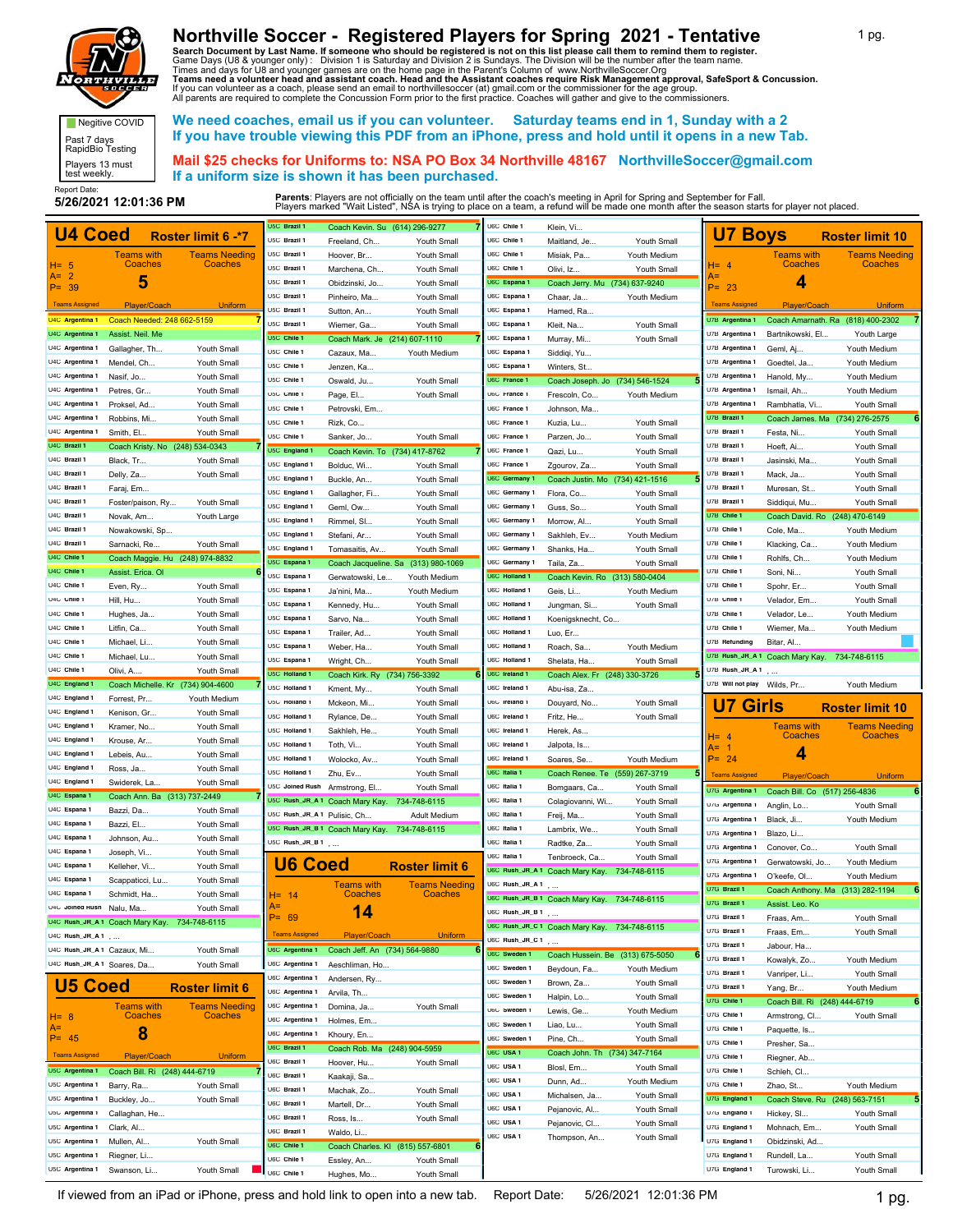

Negitive COVID Past 7 days RapidBio Testing Players 13 must test weekly.

## **Northville Soccer - Registered Players for Spring 2021 - Tentative**

Search Document by Last Name. If someone who should be registered is not on this list please call them to remind them to register.<br>Game Days (U8 & younger only) : Division 1 is Saturday and Division 2 is Sundays. The Divis

 **We need coaches, email us if you can volunteer. Saturday teams end in 1, Sunday with a 2 If you have trouble viewing this PDF from an iPhone, press and hold until it opens in a new Tab.**

 **Mail \$25 checks for Uniforms to: NSA PO Box 34 Northville 48167 NorthvilleSoccer@gmail.com If a uniform size is shown it has been purchased.**

Report Date:<br>5/26/2021 12:01:36 PM

| U7G England 1                  | Weber, Ad                       | Youth Medium                            |                            | U8B Rush_JR_A 1 Coach Mary Kay. 734-748-6115 |                                         | U9B Cosmos                   | Van Dis, Mi.                    |                                 | U10B Express           | Coach Simon. Gl (313) 805-4643  | 11                     |
|--------------------------------|---------------------------------|-----------------------------------------|----------------------------|----------------------------------------------|-----------------------------------------|------------------------------|---------------------------------|---------------------------------|------------------------|---------------------------------|------------------------|
|                                |                                 |                                         | <b>U8 Girls</b>            |                                              |                                         | U9B Cosmos                   | Yazdi, Ya                       | Youth Small                     | U10B Express           | Bitar, Da.                      |                        |
| <b>U8 Boys</b>                 |                                 | <b>Roster limit 10</b>                  |                            |                                              | <b>Roster limit 10</b>                  | <b>U9B Express</b>           | Coach Dan. Fe (248) 345-6959    | 12                              | U10B Express           | Cassie, Ma.                     | Youth Medium           |
|                                | Teams with                      | <b>Teams Needing</b>                    |                            | <b>Teams with</b>                            | <b>Teams Needing</b>                    | U9B Express                  | Assist. Matt. Gi                |                                 | U10B Express           | Fortino, Ca                     |                        |
| $H = 6$                        | Coaches                         | Coaches                                 | $H = 4$                    | Coaches                                      | Coaches                                 | U9B Express                  | Brach, Ch                       |                                 | U10B Express           | Gardzielewski, Os               |                        |
| A= 2<br>$P = 54$               | 6                               |                                         | A=<br>$P = 26$             | 4                                            |                                         | U9B Express                  | Chalhoub, Mi.                   | Youth Medium                    | U10B Express           | Gleed, Al                       |                        |
|                                |                                 |                                         |                            |                                              |                                         | U9B Express                  | Ferrara, He.,                   | Youth Medium                    | U10B Express           | Jalpota, Sh                     | Youth Medium           |
| <b>Teams Assigned</b>          | Player/Coach                    | <b>Uniform</b>                          | <b>Teams Assigned</b>      | Player/Coach                                 | Uniform                                 | U9B Express                  | Foelting, Er                    |                                 | U10B Express           | Link, Bo                        |                        |
| U8B Argentina 1                | Coach Kirk. Ry (734) 756-3392   | 10                                      | U8G Argentina 1            | Coach Dejan. Mi (734) 718-6212               |                                         | U9B Express                  | Foelting, To                    |                                 | U10B Express           | Mcloughlin, Ch                  |                        |
| U8B Argentina 1                | Abu-isa, Ka                     |                                         | U8G Argentina 1            | Anglin, Au                                   | Youth Medium                            | U9B Express                  | Gillim, No                      |                                 | U10B Express           | Muthukumar, Ka.                 | Youth Medium           |
| U8B Argentina 1                | Bobin, Bl.                      |                                         | U8G Argentina 1            | Decia, Gi                                    |                                         | U9B Express                  | Lambrix, Hu                     | Youth Medium                    | U10B Express           | Pappas, Xa                      | Youth Medium           |
| U8B Argentina 1                | Czarnecki, Co.,                 | Youth Medium                            | U8G Argentina 1            | Mitkovski, Ad                                |                                         | U9B Express                  | Martin, Da                      |                                 | U10B Express           | Quan, Aa                        | Youth Medium           |
| U8B Argentina 1                | Ibrahim, Ya                     |                                         | U8G Argentina 1            | Mitkovski, So.,                              |                                         | U9B Express                  | Mckinstry, la.                  |                                 | U10B Express           | Volpe, Be                       |                        |
| U8B Argentina 1                | Mckindles, Co                   |                                         | U8G Argentina 1            | Rodriguez, Lu                                |                                         | U9B Express                  | Paquette, Jo.                   |                                 | U10B Hurricanes        | Coach Jeff. An (734) 564-9880   | 12                     |
| U8B Argentina 1                | Pelon, Mi.                      |                                         | U8G Argentina 1            | Testani, Ga                                  |                                         | U9B Express                  | Vigna, Br.                      |                                 | <b>U10B Hurricanes</b> | Assist. Rabah. Ha               |                        |
| U8B Argentina 1                | Powers, Ri.,                    |                                         | U8G Argentina 1            | Toth, Ch                                     | Youth Medium                            | U9B Express                  | Wilamowski, Co                  | Youth Medium                    | U10B Hurricanes        | Aeschliman, Dr.                 |                        |
| U8B Argentina 1                | Riemer, Lu                      | Youth Medium                            | U8G Argentina 1            | Woodrich, Em                                 |                                         |                              |                                 |                                 | U10B Hurricanes        | Andersen, Be.                   |                        |
| U8B Argentina 1                | Rylance, Ga                     |                                         | U8G Argentina 1            | Woodrich, So                                 |                                         | <b>U9 Girls</b>              |                                 | <b>Roster limit 12</b>          | U10B Hurricanes        | Beno, Mi.                       |                        |
| U8B Argentina 1                | Yaqoub_sarsam, Da               | Youth Small                             | U8G Brazil 1               | Coach Joseph. Wi (734) 395-0644              | 6                                       |                              | <b>Teams with</b>               | Teams Needing                   | U10B Hurricanes        | Emlaw, Pa                       |                        |
| U8B Brazil 1                   |                                 | Coach Michael. Ke (248) 390-2803<br>-10 | U8G Brazil 1               | Bazzi, Da.                                   |                                         | H= 2                         | Coaches                         | Coaches                         | U10B Hurricanes        | Hadjit, Sa                      |                        |
| U8B Brazil 1                   | Assist. Mark. Mo                |                                         | U8G Brazil 1               | Izard, As                                    | Youth Medium                            | A=                           | 2                               |                                 | U10B Hurricanes        | Howard, Da                      |                        |
| U8B Brazil 1                   | Adler, Ja                       |                                         | U8G Brazil 1               | Nanthabalan, Ni                              | Youth Medium                            | $P = 24$                     |                                 |                                 | U10B Hurricanes        | Keum, Mi                        |                        |
| U8B Brazil 1                   | Ashkar, Ja.,                    | Youth Medium                            | U8G Brazil 1               | Nowakowski, OI.                              |                                         | <b>Teams Assigned</b>        | Player/Coach                    | <b>Uniform</b>                  | U10B Hurricanes        | Langston, Jo                    |                        |
| U8B Brazil 1                   | Bohm, Li                        | Youth Small                             | U8G Brazil 1               | Roach, Lu                                    | Youth Medium                            | U9G Arsenal                  | Coach Robert. Gr (248) 231-9861 |                                 | U10B Hurricanes        | Langston, Jo                    |                        |
| U8B Brazil 1                   | Clark, Ca                       |                                         | U8G Brazil 1               | Spurgeon, Lu                                 | Youth Medium                            | U9G Arsenal                  | Bell, Mc                        | Youth Medium                    | U10B Hurricanes        | Lindenmeyer, Ma.                |                        |
| U8B Brazil 1                   | Colagiovanni, Ca                | Youth Small                             | U8G Brazil 1               | Stalnaker, Ca                                |                                         | U9G Arsenal                  | Eckerly, Em                     |                                 | U10B Hurricanes        | Mahmoud, Ha.                    |                        |
| U8B Brazil 1                   | Kelly, Ow                       |                                         | U8G Brazil 1               | Wicks, Pe                                    | Youth Small                             | U9G Arsenal                  | Goedtel, El                     | Youth Medium                    | U10B Hurricanes        | Moralesrios, Ma                 | Youth Medium           |
| U8B Brazil 1                   | Lamarand, Wi                    | Youth Medium                            | U8G Chile 1                |                                              | Coach Giuseppe. la (734) 233-1175       | U9G Arsenal                  | Graves, Sh                      |                                 | U10B Lightning         | Coach Joseph. Jo (734) 546-1524 | 11                     |
| U8B Brazil 1                   | Mouland, He                     | Youth Small                             | U8G Chile 1                | Childress, Ad.                               | Youth Medium                            | U9G Arsenal                  | Grimaldi, Ga                    |                                 | U10B Lightning         | Conover, Ry                     | Youth Large            |
| U8B Brazil 1                   | Qazi, Su                        | Youth Medium                            | U8G Chile 1                | Freeland, Em.,                               | Youth Small                             | U9G Arsenal                  | Koenigsknecht, Ra               |                                 | U10B Lightning         | Dababneh, Lu                    | Youth Large            |
| U8B Brazil 1                   | Quarles, Ta                     |                                         | U8G Chile 1                | lanni, Ch                                    | Youth Medium                            | U9G Arsenal                  | Kulongowski, Ch.                |                                 | U10B Lightning         | Gregory, Pa                     | Youth Medium           |
| U8B Chile 1                    | Coach Joseph, Jo (734) 546-1524 | 10                                      | U8G Chile 1                | lanni, Vi                                    | Youth Medium                            | U9G Arsenal                  | Lauster, Gr                     |                                 | U10B Lightning         | Heiniger, Le                    |                        |
| U8B Chile 1                    | Azure, Lo                       | Youth Small                             | U8G Chile 1                | Martin, Ch                                   |                                         | U9G Arsenal                  | Nowakowski, Al.                 |                                 | U10B Lightning         | Johnson, Ch                     |                        |
| U8B Chile 1                    | Chotkowski, Mi                  |                                         | U8G Chile 1                | Semke, Pa                                    | Youth Small                             | U9G Arsenal                  | Nyilas, Em                      | Youth Medium                    | U10B Lightning         | Lipski, An                      |                        |
| U8B Chile 1                    | Defrain, Ty                     |                                         | U8G Chile 1                | Williams, Em                                 | Youth Small                             | U9G Arsenal                  | Nyilas, La                      | Youth Medium                    | U10B Lightning         | Mulleady, Al                    | Youth Medium           |
| U8B Chile 1                    | Frescoln, Br                    | Youth Medium                            |                            | U8G Rush_JR_A 1 Coach Mary Kay. 734-748-6115 |                                         | U9G Arsenal                  | Zgourov, St                     | Youth Medium                    | U10B Lightning         | Nakovski, Ma.                   | Youth Medium           |
| U8B Chile 1                    | Hayek, Al.                      |                                         | U8G Rush_JR_A 1            |                                              |                                         | U9G Cosmos                   | Coach Eric. Be                  | 12                              | U10B Lightning         | Nakovski, Zi.                   | Youth Medium           |
| U8B Chile 1                    | Johnson, Be                     |                                         | U8G Will not play Post, Ha |                                              | Youth Medium                            | U9G Cosmos                   | Ashkar, Gi                      |                                 | U10B Lightning         | Niehaus, Lu.                    |                        |
| U8B Chile 1                    | Keum, Mi                        | Youth Medium                            | <b>U9 Boys</b>             |                                              | <b>Roster limit 12</b>                  | U9G Cosmos                   | Bemer, Si                       |                                 | U10B Lightning         | Taylor, Ca.                     |                        |
| U8B Chile 1                    | Park, Le                        | Youth Medium                            |                            |                                              |                                         | U9G Cosmos                   | Beydoun, Al                     |                                 | U10B Lightning         | Vertrees, Ja.                   | Youth Medium           |
| U8B Chile 1                    | Taylor, Gr                      |                                         | $H = 2$                    | <b>Teams with</b><br>Coaches                 | <b>Teams Needing</b><br>Coaches         | U9G Cosmos                   | Gable, Pi                       | Youth Medium                    | U10B Refunding         | Tessmer, Be                     | Youth Large            |
| U8B Chile 1                    | Weber, Al                       | Youth Medium                            | А=<br>$\overline{2}$       |                                              |                                         | U9G Cosmos                   | Griffin, Br                     | Youth Large                     | <b>U10 Girls</b>       |                                 |                        |
| U8B England 1                  | Coach Scott. Ho (734) 233-7245  | 10                                      | $P = 35$                   | 2                                            |                                         | U9G Cosmos                   | Hamed, Na.                      |                                 |                        |                                 | <b>Roster limit 12</b> |
| U8B England 1<br>U8B England 1 | Aeschliman, Sa.                 |                                         | <b>Teams Assigned</b>      | Player/Coach                                 | <b>Uniform</b>                          | U9G Cosmos<br>U9G Cosmos     | Herek, Ki.                      |                                 |                        | Teams with                      | <b>Teams Needing</b>   |
| U8B England 1                  | Douyard, Ty                     |                                         | U9B Arsenal                |                                              | Coach Michael. Ke (248) 390-2803<br>-11 | U9G Cosmos                   | Ji, Se                          | Youth Small<br>Youth Medium     | $H = 2$<br>A=          | Coaches                         | Coaches                |
| U8B England 1                  | Giroux, Do<br>Granger, Rh       | Youth Medium                            | U9B Arsenal                | Assist, Matthew, Wi                          |                                         | U9G Cosmos                   | Jomaa, Le<br>Paek, El           | Youth Large                     | $P = 24$               | 2                               |                        |
| U8B England 1                  | Holmes, Pa                      |                                         | U9B Arsenal                | Armstrong, Na.                               |                                         | U9G Cosmos                   | Terry, Gr                       |                                 | <b>Teams Assigned</b>  | Player/Coach                    | <b>Uniform</b>         |
| U8B England 1                  | Machak, Tr                      | Youth Small                             | U9B Arsenal                | Bazzi, Is                                    | Youth Medium                            | U9G Cosmos                   | Wykretowicz, Me                 | Youth Medium                    | U10G Arsenal           | Coach Amity. Bi (734) 846-5094  | 12                     |
| U8B England 1                  | Moore, Fo                       | Youth Medium                            | U9B Arsenal                | Blazo, Ja                                    |                                         |                              |                                 |                                 | U10G Arsenal           | Assist. Karl. Ve                |                        |
| U8B England 1                  | Priehs, Gi                      |                                         | U9B Arsenal                | Burns, Za                                    |                                         | <b>U10 Boys</b>              |                                 | <b>Roster limit 12</b>          | U10G Arsenal           | Binkert, Li                     |                        |
| U8B England 1                  | Saad, Ke                        |                                         | U9B Arsenal                | Cameron, Ja                                  |                                         |                              | <b>Teams with</b>               | <b>Teams Needing</b>            | U10G Arsenal           | Chaar, Em                       | <b>Adult Small</b>     |
| U8B England 1                  | Wright, Jo                      | Youth Medium                            | U9B Arsenal                | Hoff, Ow                                     |                                         | $H = 4$                      | Coaches                         | Coaches                         | U10G Arsenal           | Elmazi, Ar                      |                        |
| U8B France 1                   | Coach Dan. Fe (248) 345-6959    | 10                                      | U9B Arsenal                | Kelly, Ca                                    |                                         | $A = 1$                      | 4                               |                                 | U10G Arsenal           | Gauthier, Ki                    | Youth Large            |
| U8B France 1                   | Assist. Joel. Do                |                                         | U9B Arsenal                | Lozo, Mi                                     |                                         | $P = 49$                     |                                 |                                 | U10G Arsenal           | Georgieva, Ev                   | Youth Small            |
| U8B France 1                   | Amoe, He                        | Youth Small                             | U9B Arsenal                | Oleksinski, No                               |                                         | <b>Teams Assigned</b>        | Player/Coach                    | <b>Uniform</b>                  | U10G Arsenal           | Harb, Ma                        |                        |
| U8B France 1                   | Buie, Ha                        | Youth Small                             | U9B Arsenal                | Vettraino, Lu                                |                                         | U10B Arsenal                 |                                 | Coach Marwan. Yo (248) 219-5925 | U10G Arsenal           | Katarski, Sa                    | <b>Adult Small</b>     |
| U8B France 1                   | Donlon, Be                      | Youth Small                             | U9B Arsenal                | Wiegand, Ga                                  |                                         | U10B Arsenal                 | Bazzi, Kh                       | Youth Medium                    | U10G Arsenal           | Liao, Ka                        | Youth Medium           |
| U8B France 1                   | Ferrara, An                     | Youth Medium                            | U9B Cosmos                 | Conover, Bi.                                 | 11                                      | U10B Arsenal                 | Boring, Bl                      | Youth Large                     | U10G Arsenal           | Mallabo, Le                     | Youth Medium           |
| U8B France 1                   | Freij, Ja                       | Youth Small                             | U9B Cosmos                 | Avery, Fi                                    | Youth Medium                            | U10B Arsenal                 | Brown, He                       | Youth Medium                    | U10G Arsenal           | Ramirez, Vi                     | Adult Medium           |
| U8B France 1                   | Merhi, Br                       | Youth Medium                            | U9B Cosmos                 | Cloud, Ry                                    | Youth Small                             | U10B Arsenal                 | Deverasetty, Ma                 | Youth Medium                    | U10G Arsenal           | Salliotte, Lo                   | Youth Small            |
| U8B France 1                   | Rimmel, Ja                      | Youth Small                             | U9B Cosmos                 | Conover, Ev                                  | Youth Medium                            | U10B Arsenal                 | Jonna, Ke                       | Youth Large                     | U10G Arsenal           | Vethacke, La                    |                        |
| U8B France 1                   |                                 |                                         | U9B Cosmos                 | Defrain, Br                                  | Youth Medium                            | U10B Arsenal                 | Kulish, Ca                      | Youth Medium                    | U10G Cosmos            | Coach David. Va (248) 982-7801  | 12                     |
|                                | Struna, Os                      | Youth Small                             |                            |                                              |                                         |                              |                                 |                                 |                        |                                 |                        |
| U8B France 1                   | Vigna, Ty                       | Youth Small                             | U9B Cosmos                 | Hughes, Ca                                   | Youth Medium                            | U10B Arsenal                 | Mahngar, Na                     | Youth Large                     | U10G Cosmos            | Chrzanowski, Je                 |                        |
| U8B France 1                   | Wykretowicz, Fr                 | Youth Small                             | U9B Cosmos                 | Jaafar, Za                                   | Youth Medium                            | U10B Arsenal                 | Pajjuri, Ra                     | Youth Medium                    | U10G Cosmos            | Chrzanowski, Ta                 |                        |
| U8B Joined Rush                | Dabaja, Za                      |                                         | U9B Cosmos                 | Leisenheimer, Da                             | <b>Adult Small</b>                      | U10B Arsenal                 | Swearingen, Sp                  | Youth Medium                    | U10G Cosmos            | Corby, El                       | Youth Large            |
| U8B Refunding                  | Farhat, Wa                      | Youth Large                             | U9B Cosmos                 | Rayala, Ra                                   | Youth Medium                            | U10B Arsenal                 | Taila, Se                       | Youth Medium                    | U10G Cosmos            | Dimeo, Lu                       |                        |
| U8B Refunding                  | Harb, Ma                        |                                         | U9B Cosmos<br>U9B Cosmos   | Resyli, Al                                   |                                         | U10B Arsenal<br>U10B Arsenal | Youssef, Ra                     | Youth Large                     | U10G Cosmos            | Fraas, Gi                       | Youth Large            |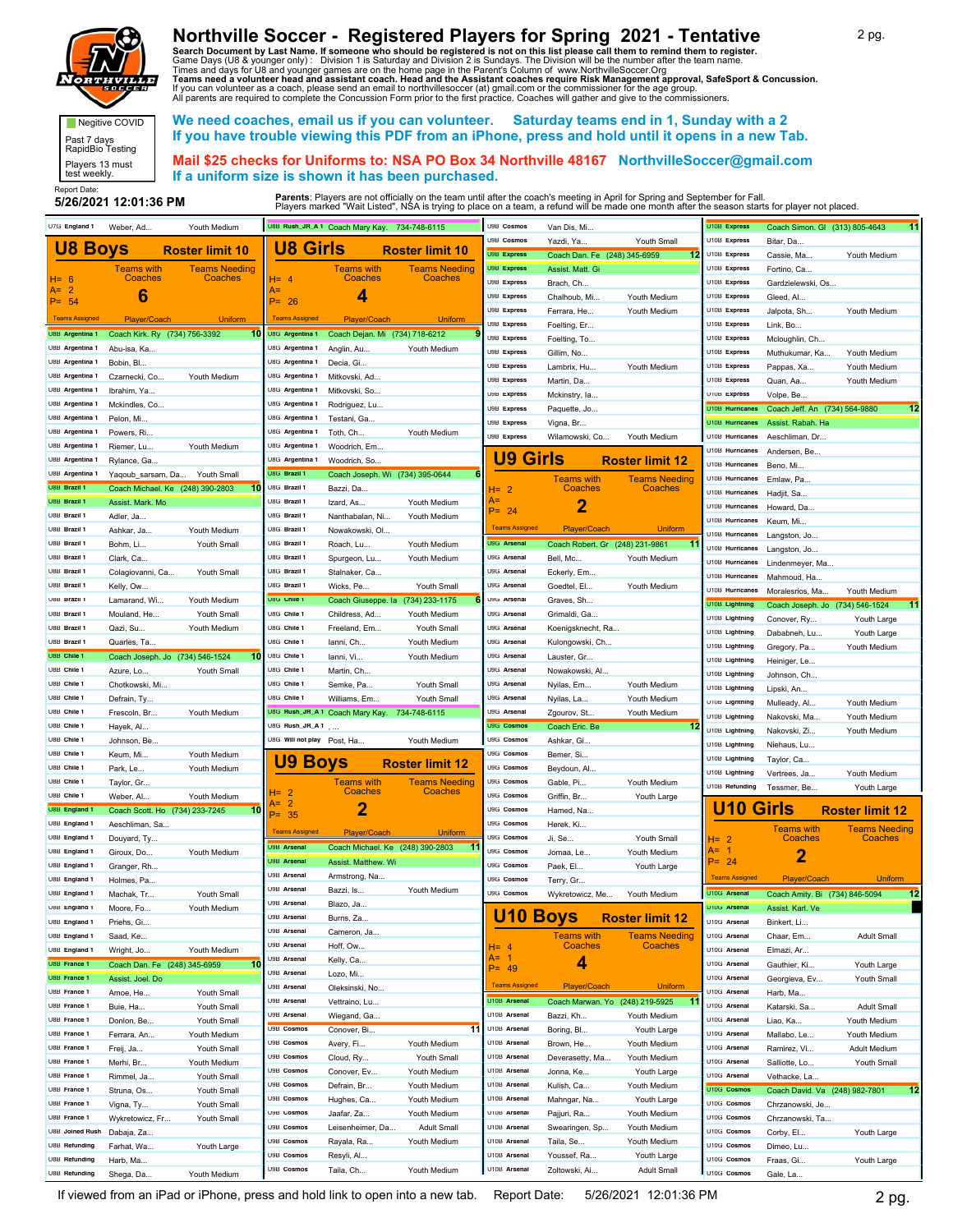

## **Northville Soccer - Registered Players for Spring 2021 - Tentative**

Search Document by Last Name. If someone who should be registered is not on this list please call them to remind them to register.<br>Game Days (U8 & younger only) : Division 1 is Saturday and Division 2 is Sundays. The Divis

Report Date:<br>5/26/2021 12:01:36 PM Negitive COVID Past 7 days RapidBio Testing Players 13 must test weekly.

 **We need coaches, email us if you can volunteer. Saturday teams end in 1, Sunday with a 2 If you have trouble viewing this PDF from an iPhone, press and hold until it opens in a new Tab.**

 **Mail \$25 checks for Uniforms to: NSA PO Box 34 Northville 48167 NorthvilleSoccer@gmail.com If a uniform size is shown it has been purchased.**

| <b>U14 Girls</b><br><b>Roster limit 22</b><br>U10G Cosmos<br>U12B Express<br>U13G Lightning<br>Mcphail, Ma<br>Youth Medium<br>Grimaldi, Ch<br><b>Adult Small</b><br>Gajda, Li.<br>U10G Cosmos<br>U12B Express<br>U13G Lightning<br><b>Teams Needing</b><br>Obrecht, Ce<br>Hayek, Ar<br>Hare, Ma<br>Youth Large<br><b>Teams with</b><br>Coaches<br>$H = 1$<br>Coaches<br>U10G Cosmos<br>U12B Express<br>U13G Lightning<br>Skiba, Em<br>Mitchell, An<br>Harris, As<br>A= 1<br>U10G Cosmos<br>U12B Express<br>U13G Lightning<br>Vanderlugt, Dy<br>Mitchell, Do<br>Kulongowski, Ma.<br><b>Adult Small</b><br>$P = 13$<br>U10G Cosmos<br>U12B Express<br>U13G Lightning<br>Yang, Em<br>Youth Large<br>Nanthabalan, At<br>Youth Large<br>Perry, Ma<br><b>Adult Small</b><br><b>Teams Assigned</b><br>Player/Coach<br>Uniform<br>U12B Express<br>U13G Lightning<br>Raitz, Ko<br>Youth Large<br>Redman, Av<br>Youth Large<br>U11<br><b>Boys</b><br>U14G Arsenal<br><b>Roster limit 16</b><br>Coach Anthony. Ma (313) 282-1194 12<br>U12B Express<br>U13G Lightning<br>Shields, No<br>Rys, Ca<br>U14G Arsena<br>Assist. Colleen. La<br>U12B Express<br>U13G Lightning<br>Teams with<br><u>Teams Needinc</u><br>Stalnaker, Qu<br>Youth Large<br>Sivier, Pe<br>U14G Arsenal<br>Coaches<br>Coaches<br>Andreolli, Au<br>Adult Medium<br>H= 1<br>U12B Express<br>U13G Lightning<br>Swanson, Jo.<br>Youth Large<br>Smith, Fi<br>A= 1<br>U14G Arsenal<br>Brown, Br<br>U12B Express<br>U13G Lightning<br>Vertrees, Jo<br>Youth Large<br>Stover, Fa<br>Youth Medium<br>$P = 17$<br>U14G Arsena<br>Frush, Ga<br>U12B Express<br>U13G Lightning<br>Wasil, Ja<br>Youth Large<br>Vrahnos, Ka<br><b>Teams Assigned</b><br>Player/Coach<br><b>Uniform</b><br>U14G Arsena<br>Gale, Sa<br>U12B Express<br>U13G Rockers<br>Coach Bill. St (502) 235-3449<br>Yaqoub_sarsam, Fa<br><b>Adult Small</b><br>U11B Arsenal<br>U14G Arsena<br>Coach Wisam. Da (313) 995-1714<br>-16<br>Gopaluni, Me<br>Youth Large<br>U13G Rockers<br>Assist. Thomas. To<br><b>U12 Girls</b><br>U11B Arsenal<br>U14G Arsenal<br><b>Roster limit 16</b><br>Assist. Hani. Ab<br>James, Al.<br>Youth Large<br>U13G Rockers<br>Agisetti, Sa<br>Youth Large<br>U11B Arsena<br>U14G Arsena<br>Abdallah, Ad<br>Youth Medium<br>Jason, Li<br>U13G Rockers<br><b>Teams with</b><br>Teams Needing<br>Broglin, Ha<br>U11B Arsena<br>U14G Arsenal<br>Youth Medium<br>Coaches<br>Coaches<br>Jasperson, El<br>Youth Large<br>Akinyemi, Ay<br>H= 1<br>U13G Rockers<br>Giron, Em<br>A=<br>U14G Arsenal<br>U11B Arsena<br>Aslam, Sa<br>Youth Medium<br>Krikor, Da<br>1<br>U13G Rockers<br>Gulati, Sa<br>Youth Large<br>$P = 6$<br>U11B Arsena<br>U14G Arsena<br>Brumwell, Br<br>Lauster, Ka<br>Youth Large<br>U13G Rockers<br>Kment, Ja<br>Youth Medium<br><b>Teams Assigned</b><br>Player/Coach<br><b>Uniform</b><br>U14G Arsenal<br>U11B Arsena<br>Czarnecki, Gr<br>Youth Large<br>Lauster, Me.<br>U13G Rockers<br>Luo, Em<br>U12G Refunding<br>U14G Arsena<br>U11B Arsena<br>Coach Jeff. Km (830) 456-2931<br>Dabaja, Al<br>Mavrinac, El<br>U13G Rockers<br>Martin, Ad<br>U12G Refunding<br>U14G Arsena<br>U11B Arsena<br>Ehlers, Pa<br>Assist. Samantha. Km<br>Sims, Ma<br>U13G Rockers<br>Martin, Li<br>U11B Arsena<br>U12G Refunding<br>Youth Large<br>Barreto, Is<br>Youth Large<br>Hughes, Sa<br>U13G Rockers<br>Micallef, Ky<br><b>HSO</b><br><b>Boys</b><br><b>Roster 22</b><br>U11B Arsena<br>U12G Refunding<br>Deverasetty, Ma<br>Youth Large<br>Kaakaji, Ke<br>U13G Rockers<br>Nikitas, An<br>U11B Arsena<br>U12G Refunding<br>Kakish, Za<br>Youth Large<br>Youth Large<br><b>Teams with</b><br><b>Teams Needing</b><br>Gorney, Ma<br>U13G Rockers<br>Oleszkowicz, Mo.<br><b>Adult Small</b><br>$H = 2$<br>Coaches<br>Coaches<br>U11B Arsena<br>U12G Refunding<br>Mach, Ka<br>Hamed, So<br><b>Adult Small</b><br>U13G Rockers<br>Pereira, Me<br>Youth Large<br>A=<br>2<br>U11B Arsena<br>U12G Refunding<br>Mcclain, La<br>Youth Large<br>Struna, Me<br>Youth Medium<br>$P = 36$<br>U13G Rockers<br>Richard, Ma<br>U12G Refunding<br>U11B Arsena<br>Pavuluri, Ta<br>Youth Large<br>Thomas, Te<br>Adult Medium<br>U13G Rockers<br>Stevens, Le<br><b>Teams Assigned</b><br><b>Uniform</b><br>Player/Coach<br>U11B Arsena<br>Pereira, Aa<br>Youth Large<br>U13G Rockers<br><b>U13 Boys</b><br>Thomas, Ne.<br>Youth Medium<br>U18B Rockers<br>$-15$<br><b>Roster limit 22</b><br>$(248)$ 462-5282<br>Coach Subbaiya. Ko<br>U11B Arsenal<br>Torjani, Ar<br>Youth Medium<br>U13G Rockers<br>Tocco, Ma<br>U18B Rockers<br>Dally, Ma<br><b>Adult Medium</b><br>U11B Arsena<br>Whitmore, Ch.<br>Youth Medium<br><b>Teams with</b><br><b>Teams Needing</b><br>U13G Rockers<br>Watson, Mo<br>U18B Rockers<br>Coaches<br>Coaches<br>Demeel, Br<br>Adult Medium<br>H= 1<br>U11B Refunding<br>Hooper, Co<br>Youth Medium<br>U13G Rockers<br>Weaver, Di.<br>A=<br>U18B Rockers<br>Dugdale, Ka<br>1<br>$P = 18$<br>U13G Rockers<br>U11<br>Zini, Em<br>Girls<br><b>Roster limit 16</b><br>U18B Rockers<br>Ebrahem, Yo<br>U13G Will not play Ved, Sh<br><b>Adult Small</b><br><b>Teams Assigned</b><br>Player/Coach<br><b>Uniform</b><br>U18B Rockers<br>Harajli, Na<br>Adult Large<br><b>Teams with</b><br><b>Teams Needing</b><br>U13B Lightning<br>U18B Rockers<br>Coach Vineet. Ja (313) 585-6439<br>18<br>Coaches<br>Coaches<br><b>U14 Boys</b><br>Kamm, Ga<br>Adult Medium<br>H=<br><b>Roster limit 22</b><br>A=<br>U13B Lightning<br>U18B Rockers<br>Assist. Viju. Ka<br>Khraizat, Ja.<br><b>Adult Medium</b><br>$P = 1$<br><b>Teams with</b><br>Teams Needing<br>U13B Lightning<br>U18B Rockers<br>Anton, Et<br><b>Adult Small</b><br>Kokkalera, Ya.<br>Coaches<br>Coaches<br>H= 1<br><b>Teams Assigned</b><br>Player/Coach<br><b>Uniform</b><br>U13B Lightning<br>U18B Rockers<br>Aslam, Fa<br><b>Adult Small</b><br>Kresnak, Ja.<br>Adult Medium<br>$A = 1$<br>U11G Refunding<br>U13B Lightning<br>$P = 22$<br>U18B Rockers<br>Brohl, Is<br>Youth Large<br><b>Adult Small</b><br>Mavrinac, Al<br>Berry, Ja<br>U13B Lightning<br>U18B Rockers<br>Binkowski, Mi.<br>Adult Medium<br>Mcloughlin, Jo.<br>Adult Medium<br><b>Teams Assigned</b><br>Player/Coach<br>Uniform<br><b>U12 Boys</b><br><b>Roster limit 16</b><br>U13B Lightning<br>U18B Rockers<br>Christensen, Ry.<br>Youth Large<br>Murphy, Mi<br>Adult X<br>U14B Arsenal<br>Coach Subbaiya. Ko (248) 462-5282<br>-22<br>U13B Lightning<br>U18B Rockers<br><b>Teams Needing</b><br>Teams with<br>Edwards, Ma.<br>Oconnell, Ke<br>Adult Medium<br>U14B Arsenal<br>Assist. Joseph. Ga<br>Coaches<br>Coaches<br>H= 2<br>U13B Lightning<br>U18B Rockers<br>Elmazi, Be<br>Okada, Ts<br><b>Adult Medium</b><br>U14B Arsenal<br>Adamski, Ja<br>Adult X<br>A= 1<br>2<br>U18B Rockers<br>U13B Lightning<br>Jalpota, Ka<br>Patel, Jo<br>Adult Medium<br>$P = 32$<br>U14B Arsenal<br>Adamski, Za<br>Adult X<br>U18B Rockers<br>U13B Lightning<br>Jarosiewicz, Ky<br>Perkins, Ry<br>Adult Large<br>U14B Arsenal<br>Akinyemi, ly<br>Adult Medium<br><b>Teams Assigned</b><br>Player/Coach<br><b>Uniform</b><br>U13B Lightning<br>U18B Rockers<br>Jones, Mi<br>Plagens, Ja<br>Adult Large<br>U14B Arsenal<br>Dagher, Ma<br><b>Adult Small</b><br>U12B Cosmos<br>Coach Anders. Gu (248) 767-6809<br>-16<br>U13B Lightning<br>U18B Rockers<br>Kattukaran, Yo<br>Presher, Ty<br>U14B Arsenal<br>Denari, Fi<br>U12B Cosmos<br>Assist. Daniel. Fe<br>U13B Lightning<br>U18B Rockers<br>Kunjur, Sa<br>Youth Large<br>Smith, Si<br>U14B Arsenal<br>Fischer, OI.<br>U12B Cosmos<br>Avery, Do<br>Youth Medium<br>U13B Lightning<br>U <sub>18</sub> B United<br>15<br>Niehaus, Al.<br>Coach Paul. Jo (248) 513-0796<br>U14B Arsenal<br>Gajda, Et<br>U12B Cost<br>Banchero, Jo<br>U13B Lightning<br>U18B United<br>Plenchette, No<br>Youth Large<br>Assist. Patrick. Mc<br>U14B Arsenal<br>Gleed, Ha<br><b>Adult Small</b><br>U12B Cosmos<br>Capatina, Ch<br>U13B Lightning<br>U18B United<br>Selik, Da<br>Youth Large<br>Binkert, Al<br><b>Adult Medium</b><br>U14B Arsenal<br>Gugaratshan, Ar<br>Not Purchased -<br>U12B Cosmos<br>Feenstra, Gr<br>Youth Medium<br>U13B Lightning<br>U18B United<br>Stephenson, Lu<br>Youth Large<br>Binkert, Be<br><b>Adult Small</b><br>U14B Arsenal<br>Hartigan, Be<br><b>Adult Small</b><br>U12B Cosmos<br>Feenstra, Re<br>Youth Medium<br>U18B United<br>U13B Lightning<br>Thompson, Re.<br>Adult Medium<br>Chin, Ka<br><b>Adult Small</b><br>U14B Arsenal<br>Hong, Su<br><b>Adult Small</b><br>U12B Cosmos<br>Gustafson, La<br>U13B Lightning<br>U18B United<br>Wildman, Ga<br><b>Adult Small</b><br>Dicken, Ad<br>Adult Medium<br>U14B Arsenal<br>Hopkins, Ja<br>U12B Cosmos<br>Hadjit, Ma<br>U18B United<br>Dowling, Li<br>Adult Medium<br>U14B Arsenal<br><b>U13 Girls</b><br>Kokkalera, Ki<br><b>Roster limit 22</b><br>U12B Cosmos<br>Hoshaw, Ma<br>U18B United<br>Hooper, Lu<br>U14B Arsenal<br>Mayer, Ju<br>U12B Cosmos<br>Ji, Lu<br>Youth Large<br>U18B United<br><b>Teams with</b><br><b>Teams Needing</b><br>Johnston, He<br>U14B Arsenal<br>Mcloughlin, Ma<br>U12B Cosmos<br>Kulp, Br<br><b>Adult Large</b><br>Coaches<br>Coaches<br>H= 2<br>U18B United<br>Johnston, Ow.<br>U14B Arsenal<br>Mendel, Co<br>A= 1<br>U12B Cosmos<br>Mavrinac, Ra<br>2<br>U18B United<br>Mastronardi, An<br><b>Adult Small</b><br>$P = 38$<br>U14B Arsenal<br>Mueller, Fi<br>U12B Cosmos<br>Miers, Ky<br>U18B United<br>Mavrinac, Dr<br>U14B Arsenal<br>Niehaus, Da<br><b>Teams Assigned</b><br>Player/Coach<br><b>Uniform</b><br>U12B Cosmos<br>Minai-azary, Al<br>Youth Large<br>U18B United<br>Mcgow, Co<br>U14B Arsenal<br>Oleksinski, Al<br>U13G Lightning<br>T<br>U12B Cosmos<br>Coach Eleni. Vr (313) 418-4305<br>Nyilas, Ja<br>U18B United<br>Peck-dimit, Jo<br>Adult Medium<br>U14B Arsenal<br>Wargowsky, So<br>U12B Cosmos<br>U13G Lightning<br>Somers, Wy<br>Agosta, Em<br>U18B United<br>Stalsberg, Br<br><b>Adult Small</b><br>U14B Arsenal<br>Whitmore, Ja<br><b>Adult Small</b><br>U12B Cosmos<br>U13G Lightning<br>Zwettler, Be<br>Youth Large<br>Bazzi, Ka<br>U18B United<br>Swisher, Ja<br>Adult Medium<br>U14B Arsenal<br>Wild, No<br>Youth Large<br>U12B Express<br>U13G Lightning<br>Coach Paul. Mi (630) 649-8015<br>16<br>Brumwell, Ab<br>U18B United<br>Vanloo, Ja<br>Adult Medium<br>U12B Express<br>U13G Lightning<br>Azzopardi, Ow<br>Adult Medium<br>Dahring, Ka<br>Adult Medium<br>U18B United<br>Weaver, Ja<br>Adult Medium<br>U12B Express<br>U13G Lightning<br>Brown, Er<br>Youth Large<br>Derouin, Zo<br><b>Adult Small</b><br>U18B United<br>Weyburne, Wi<br>U13G Lightning<br>U12B Express<br>Canrojava<br>Dressler, Is | U10G Cosmos | Ghannam, Lu | <b>Adult Small</b> | U12B Express | Greven, Ke | Youth Large | U13G Lightning | Drzewicki, Ka |  |  |
|----------------------------------------------------------------------------------------------------------------------------------------------------------------------------------------------------------------------------------------------------------------------------------------------------------------------------------------------------------------------------------------------------------------------------------------------------------------------------------------------------------------------------------------------------------------------------------------------------------------------------------------------------------------------------------------------------------------------------------------------------------------------------------------------------------------------------------------------------------------------------------------------------------------------------------------------------------------------------------------------------------------------------------------------------------------------------------------------------------------------------------------------------------------------------------------------------------------------------------------------------------------------------------------------------------------------------------------------------------------------------------------------------------------------------------------------------------------------------------------------------------------------------------------------------------------------------------------------------------------------------------------------------------------------------------------------------------------------------------------------------------------------------------------------------------------------------------------------------------------------------------------------------------------------------------------------------------------------------------------------------------------------------------------------------------------------------------------------------------------------------------------------------------------------------------------------------------------------------------------------------------------------------------------------------------------------------------------------------------------------------------------------------------------------------------------------------------------------------------------------------------------------------------------------------------------------------------------------------------------------------------------------------------------------------------------------------------------------------------------------------------------------------------------------------------------------------------------------------------------------------------------------------------------------------------------------------------------------------------------------------------------------------------------------------------------------------------------------------------------------------------------------------------------------------------------------------------------------------------------------------------------------------------------------------------------------------------------------------------------------------------------------------------------------------------------------------------------------------------------------------------------------------------------------------------------------------------------------------------------------------------------------------------------------------------------------------------------------------------------------------------------------------------------------------------------------------------------------------------------------------------------------------------------------------------------------------------------------------------------------------------------------------------------------------------------------------------------------------------------------------------------------------------------------------------------------------------------------------------------------------------------------------------------------------------------------------------------------------------------------------------------------------------------------------------------------------------------------------------------------------------------------------------------------------------------------------------------------------------------------------------------------------------------------------------------------------------------------------------------------------------------------------------------------------------------------------------------------------------------------------------------------------------------------------------------------------------------------------------------------------------------------------------------------------------------------------------------------------------------------------------------------------------------------------------------------------------------------------------------------------------------------------------------------------------------------------------------------------------------------------------------------------------------------------------------------------------------------------------------------------------------------------------------------------------------------------------------------------------------------------------------------------------------------------------------------------------------------------------------------------------------------------------------------------------------------------------------------------------------------------------------------------------------------------------------------------------------------------------------------------------------------------------------------------------------------------------------------------------------------------------------------------------------------------------------------------------------------------------------------------------------------------------------------------------------------------------------------------------------------------------------------------------------------------------------------------------------------------------------------------------------------------------------------------------------------------------------------------------------------------------------------------------------------------------------------------------------------------------------------------------------------------------------------------------------------------------------------------------------------------------------------------------------------------------------------------------------------------------------------------------------------------------------------------------------------------------------------------------------------------------------------------------------------------------------------------------------------------------------------------------------------------------------------------------------------------------------------------------------------------------------------------------------------------------------------------------------------------------------------------------------------------------------------------------------------------------------------------------------------------------------------------------------------------------------------------------------------------------------------------------------------------------------------------------------------------------------------------------------------------------------------------------------------------------------------------------------------------------------------------------------------------------------------------------------------------------------------------------------------------------------------------------------------------------------------------------------------------------------------------------------------------------------------------------------------------------------------------------------------------------------------------------------------------------------------------------------------------------------------------------------------------------------------------------------------------------------------------------------------------------------------------------------------------------------------------------------------------------------------------------------------------------------------------------------------------------------------------------------------------------------------------------------------------------------------------------------------------------------------------------------------------------------------------------------------------------------------------------------------------------------------------------------------------------------------------------------------------------------------------------------------------------------------------------------------------------------------------------------------------------------------------------------------------------------------------------------------------------------------------------------------------------------------------------------------------------------------------------------------------------------------------------------------------------------------------------------------------------------------------------------------------------------------------------------------------------------------------------------------------------------------------------------------------------------------------------------------------------------------------------------------------------------------------------------------------------------------------------------------------------------------------------------------------------------------------------------------------------------------------------------------------------------------------------------------------------------------------------------------------------------------------------------------------------------------------------------------------------------------------------------------------------------------------------------------------------------------------------------------------------------------------------|-------------|-------------|--------------------|--------------|------------|-------------|----------------|---------------|--|--|
|                                                                                                                                                                                                                                                                                                                                                                                                                                                                                                                                                                                                                                                                                                                                                                                                                                                                                                                                                                                                                                                                                                                                                                                                                                                                                                                                                                                                                                                                                                                                                                                                                                                                                                                                                                                                                                                                                                                                                                                                                                                                                                                                                                                                                                                                                                                                                                                                                                                                                                                                                                                                                                                                                                                                                                                                                                                                                                                                                                                                                                                                                                                                                                                                                                                                                                                                                                                                                                                                                                                                                                                                                                                                                                                                                                                                                                                                                                                                                                                                                                                                                                                                                                                                                                                                                                                                                                                                                                                                                                                                                                                                                                                                                                                                                                                                                                                                                                                                                                                                                                                                                                                                                                                                                                                                                                                                                                                                                                                                                                                                                                                                                                                                                                                                                                                                                                                                                                                                                                                                                                                                                                                                                                                                                                                                                                                                                                                                                                                                                                                                                                                                                                                                                                                                                                                                                                                                                                                                                                                                                                                                                                                                                                                                                                                                                                                                                                                                                                                                                                                                                                                                                                                                                                                                                                                                                                                                                                                                                                                                                                                                                                                                                                                                                                                                                                                                                                                                                                                                                                                                                                                                                                                                                                                                                                                                                                                                                                                                                                                                                                                                                                                                                                                                                                                                                                                                                                                                                                                                                                                                                                                                                                                                                                                                                                                                                                                                                                                                                                                                                                                                                                                                                                                                                                                                                                                                                                                                                                                                                                                                                                                                                                                          |             |             |                    |              |            |             |                |               |  |  |
|                                                                                                                                                                                                                                                                                                                                                                                                                                                                                                                                                                                                                                                                                                                                                                                                                                                                                                                                                                                                                                                                                                                                                                                                                                                                                                                                                                                                                                                                                                                                                                                                                                                                                                                                                                                                                                                                                                                                                                                                                                                                                                                                                                                                                                                                                                                                                                                                                                                                                                                                                                                                                                                                                                                                                                                                                                                                                                                                                                                                                                                                                                                                                                                                                                                                                                                                                                                                                                                                                                                                                                                                                                                                                                                                                                                                                                                                                                                                                                                                                                                                                                                                                                                                                                                                                                                                                                                                                                                                                                                                                                                                                                                                                                                                                                                                                                                                                                                                                                                                                                                                                                                                                                                                                                                                                                                                                                                                                                                                                                                                                                                                                                                                                                                                                                                                                                                                                                                                                                                                                                                                                                                                                                                                                                                                                                                                                                                                                                                                                                                                                                                                                                                                                                                                                                                                                                                                                                                                                                                                                                                                                                                                                                                                                                                                                                                                                                                                                                                                                                                                                                                                                                                                                                                                                                                                                                                                                                                                                                                                                                                                                                                                                                                                                                                                                                                                                                                                                                                                                                                                                                                                                                                                                                                                                                                                                                                                                                                                                                                                                                                                                                                                                                                                                                                                                                                                                                                                                                                                                                                                                                                                                                                                                                                                                                                                                                                                                                                                                                                                                                                                                                                                                                                                                                                                                                                                                                                                                                                                                                                                                                                                                                                          |             |             |                    |              |            |             |                |               |  |  |
|                                                                                                                                                                                                                                                                                                                                                                                                                                                                                                                                                                                                                                                                                                                                                                                                                                                                                                                                                                                                                                                                                                                                                                                                                                                                                                                                                                                                                                                                                                                                                                                                                                                                                                                                                                                                                                                                                                                                                                                                                                                                                                                                                                                                                                                                                                                                                                                                                                                                                                                                                                                                                                                                                                                                                                                                                                                                                                                                                                                                                                                                                                                                                                                                                                                                                                                                                                                                                                                                                                                                                                                                                                                                                                                                                                                                                                                                                                                                                                                                                                                                                                                                                                                                                                                                                                                                                                                                                                                                                                                                                                                                                                                                                                                                                                                                                                                                                                                                                                                                                                                                                                                                                                                                                                                                                                                                                                                                                                                                                                                                                                                                                                                                                                                                                                                                                                                                                                                                                                                                                                                                                                                                                                                                                                                                                                                                                                                                                                                                                                                                                                                                                                                                                                                                                                                                                                                                                                                                                                                                                                                                                                                                                                                                                                                                                                                                                                                                                                                                                                                                                                                                                                                                                                                                                                                                                                                                                                                                                                                                                                                                                                                                                                                                                                                                                                                                                                                                                                                                                                                                                                                                                                                                                                                                                                                                                                                                                                                                                                                                                                                                                                                                                                                                                                                                                                                                                                                                                                                                                                                                                                                                                                                                                                                                                                                                                                                                                                                                                                                                                                                                                                                                                                                                                                                                                                                                                                                                                                                                                                                                                                                                                                                          |             |             |                    |              |            |             |                |               |  |  |
|                                                                                                                                                                                                                                                                                                                                                                                                                                                                                                                                                                                                                                                                                                                                                                                                                                                                                                                                                                                                                                                                                                                                                                                                                                                                                                                                                                                                                                                                                                                                                                                                                                                                                                                                                                                                                                                                                                                                                                                                                                                                                                                                                                                                                                                                                                                                                                                                                                                                                                                                                                                                                                                                                                                                                                                                                                                                                                                                                                                                                                                                                                                                                                                                                                                                                                                                                                                                                                                                                                                                                                                                                                                                                                                                                                                                                                                                                                                                                                                                                                                                                                                                                                                                                                                                                                                                                                                                                                                                                                                                                                                                                                                                                                                                                                                                                                                                                                                                                                                                                                                                                                                                                                                                                                                                                                                                                                                                                                                                                                                                                                                                                                                                                                                                                                                                                                                                                                                                                                                                                                                                                                                                                                                                                                                                                                                                                                                                                                                                                                                                                                                                                                                                                                                                                                                                                                                                                                                                                                                                                                                                                                                                                                                                                                                                                                                                                                                                                                                                                                                                                                                                                                                                                                                                                                                                                                                                                                                                                                                                                                                                                                                                                                                                                                                                                                                                                                                                                                                                                                                                                                                                                                                                                                                                                                                                                                                                                                                                                                                                                                                                                                                                                                                                                                                                                                                                                                                                                                                                                                                                                                                                                                                                                                                                                                                                                                                                                                                                                                                                                                                                                                                                                                                                                                                                                                                                                                                                                                                                                                                                                                                                                                                          |             |             |                    |              |            |             |                |               |  |  |
|                                                                                                                                                                                                                                                                                                                                                                                                                                                                                                                                                                                                                                                                                                                                                                                                                                                                                                                                                                                                                                                                                                                                                                                                                                                                                                                                                                                                                                                                                                                                                                                                                                                                                                                                                                                                                                                                                                                                                                                                                                                                                                                                                                                                                                                                                                                                                                                                                                                                                                                                                                                                                                                                                                                                                                                                                                                                                                                                                                                                                                                                                                                                                                                                                                                                                                                                                                                                                                                                                                                                                                                                                                                                                                                                                                                                                                                                                                                                                                                                                                                                                                                                                                                                                                                                                                                                                                                                                                                                                                                                                                                                                                                                                                                                                                                                                                                                                                                                                                                                                                                                                                                                                                                                                                                                                                                                                                                                                                                                                                                                                                                                                                                                                                                                                                                                                                                                                                                                                                                                                                                                                                                                                                                                                                                                                                                                                                                                                                                                                                                                                                                                                                                                                                                                                                                                                                                                                                                                                                                                                                                                                                                                                                                                                                                                                                                                                                                                                                                                                                                                                                                                                                                                                                                                                                                                                                                                                                                                                                                                                                                                                                                                                                                                                                                                                                                                                                                                                                                                                                                                                                                                                                                                                                                                                                                                                                                                                                                                                                                                                                                                                                                                                                                                                                                                                                                                                                                                                                                                                                                                                                                                                                                                                                                                                                                                                                                                                                                                                                                                                                                                                                                                                                                                                                                                                                                                                                                                                                                                                                                                                                                                                                                          |             |             |                    |              |            |             |                |               |  |  |
|                                                                                                                                                                                                                                                                                                                                                                                                                                                                                                                                                                                                                                                                                                                                                                                                                                                                                                                                                                                                                                                                                                                                                                                                                                                                                                                                                                                                                                                                                                                                                                                                                                                                                                                                                                                                                                                                                                                                                                                                                                                                                                                                                                                                                                                                                                                                                                                                                                                                                                                                                                                                                                                                                                                                                                                                                                                                                                                                                                                                                                                                                                                                                                                                                                                                                                                                                                                                                                                                                                                                                                                                                                                                                                                                                                                                                                                                                                                                                                                                                                                                                                                                                                                                                                                                                                                                                                                                                                                                                                                                                                                                                                                                                                                                                                                                                                                                                                                                                                                                                                                                                                                                                                                                                                                                                                                                                                                                                                                                                                                                                                                                                                                                                                                                                                                                                                                                                                                                                                                                                                                                                                                                                                                                                                                                                                                                                                                                                                                                                                                                                                                                                                                                                                                                                                                                                                                                                                                                                                                                                                                                                                                                                                                                                                                                                                                                                                                                                                                                                                                                                                                                                                                                                                                                                                                                                                                                                                                                                                                                                                                                                                                                                                                                                                                                                                                                                                                                                                                                                                                                                                                                                                                                                                                                                                                                                                                                                                                                                                                                                                                                                                                                                                                                                                                                                                                                                                                                                                                                                                                                                                                                                                                                                                                                                                                                                                                                                                                                                                                                                                                                                                                                                                                                                                                                                                                                                                                                                                                                                                                                                                                                                                                          |             |             |                    |              |            |             |                |               |  |  |
|                                                                                                                                                                                                                                                                                                                                                                                                                                                                                                                                                                                                                                                                                                                                                                                                                                                                                                                                                                                                                                                                                                                                                                                                                                                                                                                                                                                                                                                                                                                                                                                                                                                                                                                                                                                                                                                                                                                                                                                                                                                                                                                                                                                                                                                                                                                                                                                                                                                                                                                                                                                                                                                                                                                                                                                                                                                                                                                                                                                                                                                                                                                                                                                                                                                                                                                                                                                                                                                                                                                                                                                                                                                                                                                                                                                                                                                                                                                                                                                                                                                                                                                                                                                                                                                                                                                                                                                                                                                                                                                                                                                                                                                                                                                                                                                                                                                                                                                                                                                                                                                                                                                                                                                                                                                                                                                                                                                                                                                                                                                                                                                                                                                                                                                                                                                                                                                                                                                                                                                                                                                                                                                                                                                                                                                                                                                                                                                                                                                                                                                                                                                                                                                                                                                                                                                                                                                                                                                                                                                                                                                                                                                                                                                                                                                                                                                                                                                                                                                                                                                                                                                                                                                                                                                                                                                                                                                                                                                                                                                                                                                                                                                                                                                                                                                                                                                                                                                                                                                                                                                                                                                                                                                                                                                                                                                                                                                                                                                                                                                                                                                                                                                                                                                                                                                                                                                                                                                                                                                                                                                                                                                                                                                                                                                                                                                                                                                                                                                                                                                                                                                                                                                                                                                                                                                                                                                                                                                                                                                                                                                                                                                                                                                          |             |             |                    |              |            |             |                |               |  |  |
|                                                                                                                                                                                                                                                                                                                                                                                                                                                                                                                                                                                                                                                                                                                                                                                                                                                                                                                                                                                                                                                                                                                                                                                                                                                                                                                                                                                                                                                                                                                                                                                                                                                                                                                                                                                                                                                                                                                                                                                                                                                                                                                                                                                                                                                                                                                                                                                                                                                                                                                                                                                                                                                                                                                                                                                                                                                                                                                                                                                                                                                                                                                                                                                                                                                                                                                                                                                                                                                                                                                                                                                                                                                                                                                                                                                                                                                                                                                                                                                                                                                                                                                                                                                                                                                                                                                                                                                                                                                                                                                                                                                                                                                                                                                                                                                                                                                                                                                                                                                                                                                                                                                                                                                                                                                                                                                                                                                                                                                                                                                                                                                                                                                                                                                                                                                                                                                                                                                                                                                                                                                                                                                                                                                                                                                                                                                                                                                                                                                                                                                                                                                                                                                                                                                                                                                                                                                                                                                                                                                                                                                                                                                                                                                                                                                                                                                                                                                                                                                                                                                                                                                                                                                                                                                                                                                                                                                                                                                                                                                                                                                                                                                                                                                                                                                                                                                                                                                                                                                                                                                                                                                                                                                                                                                                                                                                                                                                                                                                                                                                                                                                                                                                                                                                                                                                                                                                                                                                                                                                                                                                                                                                                                                                                                                                                                                                                                                                                                                                                                                                                                                                                                                                                                                                                                                                                                                                                                                                                                                                                                                                                                                                                                                          |             |             |                    |              |            |             |                |               |  |  |
|                                                                                                                                                                                                                                                                                                                                                                                                                                                                                                                                                                                                                                                                                                                                                                                                                                                                                                                                                                                                                                                                                                                                                                                                                                                                                                                                                                                                                                                                                                                                                                                                                                                                                                                                                                                                                                                                                                                                                                                                                                                                                                                                                                                                                                                                                                                                                                                                                                                                                                                                                                                                                                                                                                                                                                                                                                                                                                                                                                                                                                                                                                                                                                                                                                                                                                                                                                                                                                                                                                                                                                                                                                                                                                                                                                                                                                                                                                                                                                                                                                                                                                                                                                                                                                                                                                                                                                                                                                                                                                                                                                                                                                                                                                                                                                                                                                                                                                                                                                                                                                                                                                                                                                                                                                                                                                                                                                                                                                                                                                                                                                                                                                                                                                                                                                                                                                                                                                                                                                                                                                                                                                                                                                                                                                                                                                                                                                                                                                                                                                                                                                                                                                                                                                                                                                                                                                                                                                                                                                                                                                                                                                                                                                                                                                                                                                                                                                                                                                                                                                                                                                                                                                                                                                                                                                                                                                                                                                                                                                                                                                                                                                                                                                                                                                                                                                                                                                                                                                                                                                                                                                                                                                                                                                                                                                                                                                                                                                                                                                                                                                                                                                                                                                                                                                                                                                                                                                                                                                                                                                                                                                                                                                                                                                                                                                                                                                                                                                                                                                                                                                                                                                                                                                                                                                                                                                                                                                                                                                                                                                                                                                                                                                                          |             |             |                    |              |            |             |                |               |  |  |
|                                                                                                                                                                                                                                                                                                                                                                                                                                                                                                                                                                                                                                                                                                                                                                                                                                                                                                                                                                                                                                                                                                                                                                                                                                                                                                                                                                                                                                                                                                                                                                                                                                                                                                                                                                                                                                                                                                                                                                                                                                                                                                                                                                                                                                                                                                                                                                                                                                                                                                                                                                                                                                                                                                                                                                                                                                                                                                                                                                                                                                                                                                                                                                                                                                                                                                                                                                                                                                                                                                                                                                                                                                                                                                                                                                                                                                                                                                                                                                                                                                                                                                                                                                                                                                                                                                                                                                                                                                                                                                                                                                                                                                                                                                                                                                                                                                                                                                                                                                                                                                                                                                                                                                                                                                                                                                                                                                                                                                                                                                                                                                                                                                                                                                                                                                                                                                                                                                                                                                                                                                                                                                                                                                                                                                                                                                                                                                                                                                                                                                                                                                                                                                                                                                                                                                                                                                                                                                                                                                                                                                                                                                                                                                                                                                                                                                                                                                                                                                                                                                                                                                                                                                                                                                                                                                                                                                                                                                                                                                                                                                                                                                                                                                                                                                                                                                                                                                                                                                                                                                                                                                                                                                                                                                                                                                                                                                                                                                                                                                                                                                                                                                                                                                                                                                                                                                                                                                                                                                                                                                                                                                                                                                                                                                                                                                                                                                                                                                                                                                                                                                                                                                                                                                                                                                                                                                                                                                                                                                                                                                                                                                                                                                                          |             |             |                    |              |            |             |                |               |  |  |
|                                                                                                                                                                                                                                                                                                                                                                                                                                                                                                                                                                                                                                                                                                                                                                                                                                                                                                                                                                                                                                                                                                                                                                                                                                                                                                                                                                                                                                                                                                                                                                                                                                                                                                                                                                                                                                                                                                                                                                                                                                                                                                                                                                                                                                                                                                                                                                                                                                                                                                                                                                                                                                                                                                                                                                                                                                                                                                                                                                                                                                                                                                                                                                                                                                                                                                                                                                                                                                                                                                                                                                                                                                                                                                                                                                                                                                                                                                                                                                                                                                                                                                                                                                                                                                                                                                                                                                                                                                                                                                                                                                                                                                                                                                                                                                                                                                                                                                                                                                                                                                                                                                                                                                                                                                                                                                                                                                                                                                                                                                                                                                                                                                                                                                                                                                                                                                                                                                                                                                                                                                                                                                                                                                                                                                                                                                                                                                                                                                                                                                                                                                                                                                                                                                                                                                                                                                                                                                                                                                                                                                                                                                                                                                                                                                                                                                                                                                                                                                                                                                                                                                                                                                                                                                                                                                                                                                                                                                                                                                                                                                                                                                                                                                                                                                                                                                                                                                                                                                                                                                                                                                                                                                                                                                                                                                                                                                                                                                                                                                                                                                                                                                                                                                                                                                                                                                                                                                                                                                                                                                                                                                                                                                                                                                                                                                                                                                                                                                                                                                                                                                                                                                                                                                                                                                                                                                                                                                                                                                                                                                                                                                                                                                                          |             |             |                    |              |            |             |                |               |  |  |
|                                                                                                                                                                                                                                                                                                                                                                                                                                                                                                                                                                                                                                                                                                                                                                                                                                                                                                                                                                                                                                                                                                                                                                                                                                                                                                                                                                                                                                                                                                                                                                                                                                                                                                                                                                                                                                                                                                                                                                                                                                                                                                                                                                                                                                                                                                                                                                                                                                                                                                                                                                                                                                                                                                                                                                                                                                                                                                                                                                                                                                                                                                                                                                                                                                                                                                                                                                                                                                                                                                                                                                                                                                                                                                                                                                                                                                                                                                                                                                                                                                                                                                                                                                                                                                                                                                                                                                                                                                                                                                                                                                                                                                                                                                                                                                                                                                                                                                                                                                                                                                                                                                                                                                                                                                                                                                                                                                                                                                                                                                                                                                                                                                                                                                                                                                                                                                                                                                                                                                                                                                                                                                                                                                                                                                                                                                                                                                                                                                                                                                                                                                                                                                                                                                                                                                                                                                                                                                                                                                                                                                                                                                                                                                                                                                                                                                                                                                                                                                                                                                                                                                                                                                                                                                                                                                                                                                                                                                                                                                                                                                                                                                                                                                                                                                                                                                                                                                                                                                                                                                                                                                                                                                                                                                                                                                                                                                                                                                                                                                                                                                                                                                                                                                                                                                                                                                                                                                                                                                                                                                                                                                                                                                                                                                                                                                                                                                                                                                                                                                                                                                                                                                                                                                                                                                                                                                                                                                                                                                                                                                                                                                                                                                                          |             |             |                    |              |            |             |                |               |  |  |
|                                                                                                                                                                                                                                                                                                                                                                                                                                                                                                                                                                                                                                                                                                                                                                                                                                                                                                                                                                                                                                                                                                                                                                                                                                                                                                                                                                                                                                                                                                                                                                                                                                                                                                                                                                                                                                                                                                                                                                                                                                                                                                                                                                                                                                                                                                                                                                                                                                                                                                                                                                                                                                                                                                                                                                                                                                                                                                                                                                                                                                                                                                                                                                                                                                                                                                                                                                                                                                                                                                                                                                                                                                                                                                                                                                                                                                                                                                                                                                                                                                                                                                                                                                                                                                                                                                                                                                                                                                                                                                                                                                                                                                                                                                                                                                                                                                                                                                                                                                                                                                                                                                                                                                                                                                                                                                                                                                                                                                                                                                                                                                                                                                                                                                                                                                                                                                                                                                                                                                                                                                                                                                                                                                                                                                                                                                                                                                                                                                                                                                                                                                                                                                                                                                                                                                                                                                                                                                                                                                                                                                                                                                                                                                                                                                                                                                                                                                                                                                                                                                                                                                                                                                                                                                                                                                                                                                                                                                                                                                                                                                                                                                                                                                                                                                                                                                                                                                                                                                                                                                                                                                                                                                                                                                                                                                                                                                                                                                                                                                                                                                                                                                                                                                                                                                                                                                                                                                                                                                                                                                                                                                                                                                                                                                                                                                                                                                                                                                                                                                                                                                                                                                                                                                                                                                                                                                                                                                                                                                                                                                                                                                                                                                                          |             |             |                    |              |            |             |                |               |  |  |
|                                                                                                                                                                                                                                                                                                                                                                                                                                                                                                                                                                                                                                                                                                                                                                                                                                                                                                                                                                                                                                                                                                                                                                                                                                                                                                                                                                                                                                                                                                                                                                                                                                                                                                                                                                                                                                                                                                                                                                                                                                                                                                                                                                                                                                                                                                                                                                                                                                                                                                                                                                                                                                                                                                                                                                                                                                                                                                                                                                                                                                                                                                                                                                                                                                                                                                                                                                                                                                                                                                                                                                                                                                                                                                                                                                                                                                                                                                                                                                                                                                                                                                                                                                                                                                                                                                                                                                                                                                                                                                                                                                                                                                                                                                                                                                                                                                                                                                                                                                                                                                                                                                                                                                                                                                                                                                                                                                                                                                                                                                                                                                                                                                                                                                                                                                                                                                                                                                                                                                                                                                                                                                                                                                                                                                                                                                                                                                                                                                                                                                                                                                                                                                                                                                                                                                                                                                                                                                                                                                                                                                                                                                                                                                                                                                                                                                                                                                                                                                                                                                                                                                                                                                                                                                                                                                                                                                                                                                                                                                                                                                                                                                                                                                                                                                                                                                                                                                                                                                                                                                                                                                                                                                                                                                                                                                                                                                                                                                                                                                                                                                                                                                                                                                                                                                                                                                                                                                                                                                                                                                                                                                                                                                                                                                                                                                                                                                                                                                                                                                                                                                                                                                                                                                                                                                                                                                                                                                                                                                                                                                                                                                                                                                                          |             |             |                    |              |            |             |                |               |  |  |
|                                                                                                                                                                                                                                                                                                                                                                                                                                                                                                                                                                                                                                                                                                                                                                                                                                                                                                                                                                                                                                                                                                                                                                                                                                                                                                                                                                                                                                                                                                                                                                                                                                                                                                                                                                                                                                                                                                                                                                                                                                                                                                                                                                                                                                                                                                                                                                                                                                                                                                                                                                                                                                                                                                                                                                                                                                                                                                                                                                                                                                                                                                                                                                                                                                                                                                                                                                                                                                                                                                                                                                                                                                                                                                                                                                                                                                                                                                                                                                                                                                                                                                                                                                                                                                                                                                                                                                                                                                                                                                                                                                                                                                                                                                                                                                                                                                                                                                                                                                                                                                                                                                                                                                                                                                                                                                                                                                                                                                                                                                                                                                                                                                                                                                                                                                                                                                                                                                                                                                                                                                                                                                                                                                                                                                                                                                                                                                                                                                                                                                                                                                                                                                                                                                                                                                                                                                                                                                                                                                                                                                                                                                                                                                                                                                                                                                                                                                                                                                                                                                                                                                                                                                                                                                                                                                                                                                                                                                                                                                                                                                                                                                                                                                                                                                                                                                                                                                                                                                                                                                                                                                                                                                                                                                                                                                                                                                                                                                                                                                                                                                                                                                                                                                                                                                                                                                                                                                                                                                                                                                                                                                                                                                                                                                                                                                                                                                                                                                                                                                                                                                                                                                                                                                                                                                                                                                                                                                                                                                                                                                                                                                                                                                                          |             |             |                    |              |            |             |                |               |  |  |
|                                                                                                                                                                                                                                                                                                                                                                                                                                                                                                                                                                                                                                                                                                                                                                                                                                                                                                                                                                                                                                                                                                                                                                                                                                                                                                                                                                                                                                                                                                                                                                                                                                                                                                                                                                                                                                                                                                                                                                                                                                                                                                                                                                                                                                                                                                                                                                                                                                                                                                                                                                                                                                                                                                                                                                                                                                                                                                                                                                                                                                                                                                                                                                                                                                                                                                                                                                                                                                                                                                                                                                                                                                                                                                                                                                                                                                                                                                                                                                                                                                                                                                                                                                                                                                                                                                                                                                                                                                                                                                                                                                                                                                                                                                                                                                                                                                                                                                                                                                                                                                                                                                                                                                                                                                                                                                                                                                                                                                                                                                                                                                                                                                                                                                                                                                                                                                                                                                                                                                                                                                                                                                                                                                                                                                                                                                                                                                                                                                                                                                                                                                                                                                                                                                                                                                                                                                                                                                                                                                                                                                                                                                                                                                                                                                                                                                                                                                                                                                                                                                                                                                                                                                                                                                                                                                                                                                                                                                                                                                                                                                                                                                                                                                                                                                                                                                                                                                                                                                                                                                                                                                                                                                                                                                                                                                                                                                                                                                                                                                                                                                                                                                                                                                                                                                                                                                                                                                                                                                                                                                                                                                                                                                                                                                                                                                                                                                                                                                                                                                                                                                                                                                                                                                                                                                                                                                                                                                                                                                                                                                                                                                                                                                                          |             |             |                    |              |            |             |                |               |  |  |
|                                                                                                                                                                                                                                                                                                                                                                                                                                                                                                                                                                                                                                                                                                                                                                                                                                                                                                                                                                                                                                                                                                                                                                                                                                                                                                                                                                                                                                                                                                                                                                                                                                                                                                                                                                                                                                                                                                                                                                                                                                                                                                                                                                                                                                                                                                                                                                                                                                                                                                                                                                                                                                                                                                                                                                                                                                                                                                                                                                                                                                                                                                                                                                                                                                                                                                                                                                                                                                                                                                                                                                                                                                                                                                                                                                                                                                                                                                                                                                                                                                                                                                                                                                                                                                                                                                                                                                                                                                                                                                                                                                                                                                                                                                                                                                                                                                                                                                                                                                                                                                                                                                                                                                                                                                                                                                                                                                                                                                                                                                                                                                                                                                                                                                                                                                                                                                                                                                                                                                                                                                                                                                                                                                                                                                                                                                                                                                                                                                                                                                                                                                                                                                                                                                                                                                                                                                                                                                                                                                                                                                                                                                                                                                                                                                                                                                                                                                                                                                                                                                                                                                                                                                                                                                                                                                                                                                                                                                                                                                                                                                                                                                                                                                                                                                                                                                                                                                                                                                                                                                                                                                                                                                                                                                                                                                                                                                                                                                                                                                                                                                                                                                                                                                                                                                                                                                                                                                                                                                                                                                                                                                                                                                                                                                                                                                                                                                                                                                                                                                                                                                                                                                                                                                                                                                                                                                                                                                                                                                                                                                                                                                                                                                                          |             |             |                    |              |            |             |                |               |  |  |
|                                                                                                                                                                                                                                                                                                                                                                                                                                                                                                                                                                                                                                                                                                                                                                                                                                                                                                                                                                                                                                                                                                                                                                                                                                                                                                                                                                                                                                                                                                                                                                                                                                                                                                                                                                                                                                                                                                                                                                                                                                                                                                                                                                                                                                                                                                                                                                                                                                                                                                                                                                                                                                                                                                                                                                                                                                                                                                                                                                                                                                                                                                                                                                                                                                                                                                                                                                                                                                                                                                                                                                                                                                                                                                                                                                                                                                                                                                                                                                                                                                                                                                                                                                                                                                                                                                                                                                                                                                                                                                                                                                                                                                                                                                                                                                                                                                                                                                                                                                                                                                                                                                                                                                                                                                                                                                                                                                                                                                                                                                                                                                                                                                                                                                                                                                                                                                                                                                                                                                                                                                                                                                                                                                                                                                                                                                                                                                                                                                                                                                                                                                                                                                                                                                                                                                                                                                                                                                                                                                                                                                                                                                                                                                                                                                                                                                                                                                                                                                                                                                                                                                                                                                                                                                                                                                                                                                                                                                                                                                                                                                                                                                                                                                                                                                                                                                                                                                                                                                                                                                                                                                                                                                                                                                                                                                                                                                                                                                                                                                                                                                                                                                                                                                                                                                                                                                                                                                                                                                                                                                                                                                                                                                                                                                                                                                                                                                                                                                                                                                                                                                                                                                                                                                                                                                                                                                                                                                                                                                                                                                                                                                                                                                                          |             |             |                    |              |            |             |                |               |  |  |
|                                                                                                                                                                                                                                                                                                                                                                                                                                                                                                                                                                                                                                                                                                                                                                                                                                                                                                                                                                                                                                                                                                                                                                                                                                                                                                                                                                                                                                                                                                                                                                                                                                                                                                                                                                                                                                                                                                                                                                                                                                                                                                                                                                                                                                                                                                                                                                                                                                                                                                                                                                                                                                                                                                                                                                                                                                                                                                                                                                                                                                                                                                                                                                                                                                                                                                                                                                                                                                                                                                                                                                                                                                                                                                                                                                                                                                                                                                                                                                                                                                                                                                                                                                                                                                                                                                                                                                                                                                                                                                                                                                                                                                                                                                                                                                                                                                                                                                                                                                                                                                                                                                                                                                                                                                                                                                                                                                                                                                                                                                                                                                                                                                                                                                                                                                                                                                                                                                                                                                                                                                                                                                                                                                                                                                                                                                                                                                                                                                                                                                                                                                                                                                                                                                                                                                                                                                                                                                                                                                                                                                                                                                                                                                                                                                                                                                                                                                                                                                                                                                                                                                                                                                                                                                                                                                                                                                                                                                                                                                                                                                                                                                                                                                                                                                                                                                                                                                                                                                                                                                                                                                                                                                                                                                                                                                                                                                                                                                                                                                                                                                                                                                                                                                                                                                                                                                                                                                                                                                                                                                                                                                                                                                                                                                                                                                                                                                                                                                                                                                                                                                                                                                                                                                                                                                                                                                                                                                                                                                                                                                                                                                                                                                                          |             |             |                    |              |            |             |                |               |  |  |
|                                                                                                                                                                                                                                                                                                                                                                                                                                                                                                                                                                                                                                                                                                                                                                                                                                                                                                                                                                                                                                                                                                                                                                                                                                                                                                                                                                                                                                                                                                                                                                                                                                                                                                                                                                                                                                                                                                                                                                                                                                                                                                                                                                                                                                                                                                                                                                                                                                                                                                                                                                                                                                                                                                                                                                                                                                                                                                                                                                                                                                                                                                                                                                                                                                                                                                                                                                                                                                                                                                                                                                                                                                                                                                                                                                                                                                                                                                                                                                                                                                                                                                                                                                                                                                                                                                                                                                                                                                                                                                                                                                                                                                                                                                                                                                                                                                                                                                                                                                                                                                                                                                                                                                                                                                                                                                                                                                                                                                                                                                                                                                                                                                                                                                                                                                                                                                                                                                                                                                                                                                                                                                                                                                                                                                                                                                                                                                                                                                                                                                                                                                                                                                                                                                                                                                                                                                                                                                                                                                                                                                                                                                                                                                                                                                                                                                                                                                                                                                                                                                                                                                                                                                                                                                                                                                                                                                                                                                                                                                                                                                                                                                                                                                                                                                                                                                                                                                                                                                                                                                                                                                                                                                                                                                                                                                                                                                                                                                                                                                                                                                                                                                                                                                                                                                                                                                                                                                                                                                                                                                                                                                                                                                                                                                                                                                                                                                                                                                                                                                                                                                                                                                                                                                                                                                                                                                                                                                                                                                                                                                                                                                                                                                                          |             |             |                    |              |            |             |                |               |  |  |
|                                                                                                                                                                                                                                                                                                                                                                                                                                                                                                                                                                                                                                                                                                                                                                                                                                                                                                                                                                                                                                                                                                                                                                                                                                                                                                                                                                                                                                                                                                                                                                                                                                                                                                                                                                                                                                                                                                                                                                                                                                                                                                                                                                                                                                                                                                                                                                                                                                                                                                                                                                                                                                                                                                                                                                                                                                                                                                                                                                                                                                                                                                                                                                                                                                                                                                                                                                                                                                                                                                                                                                                                                                                                                                                                                                                                                                                                                                                                                                                                                                                                                                                                                                                                                                                                                                                                                                                                                                                                                                                                                                                                                                                                                                                                                                                                                                                                                                                                                                                                                                                                                                                                                                                                                                                                                                                                                                                                                                                                                                                                                                                                                                                                                                                                                                                                                                                                                                                                                                                                                                                                                                                                                                                                                                                                                                                                                                                                                                                                                                                                                                                                                                                                                                                                                                                                                                                                                                                                                                                                                                                                                                                                                                                                                                                                                                                                                                                                                                                                                                                                                                                                                                                                                                                                                                                                                                                                                                                                                                                                                                                                                                                                                                                                                                                                                                                                                                                                                                                                                                                                                                                                                                                                                                                                                                                                                                                                                                                                                                                                                                                                                                                                                                                                                                                                                                                                                                                                                                                                                                                                                                                                                                                                                                                                                                                                                                                                                                                                                                                                                                                                                                                                                                                                                                                                                                                                                                                                                                                                                                                                                                                                                                                          |             |             |                    |              |            |             |                |               |  |  |
|                                                                                                                                                                                                                                                                                                                                                                                                                                                                                                                                                                                                                                                                                                                                                                                                                                                                                                                                                                                                                                                                                                                                                                                                                                                                                                                                                                                                                                                                                                                                                                                                                                                                                                                                                                                                                                                                                                                                                                                                                                                                                                                                                                                                                                                                                                                                                                                                                                                                                                                                                                                                                                                                                                                                                                                                                                                                                                                                                                                                                                                                                                                                                                                                                                                                                                                                                                                                                                                                                                                                                                                                                                                                                                                                                                                                                                                                                                                                                                                                                                                                                                                                                                                                                                                                                                                                                                                                                                                                                                                                                                                                                                                                                                                                                                                                                                                                                                                                                                                                                                                                                                                                                                                                                                                                                                                                                                                                                                                                                                                                                                                                                                                                                                                                                                                                                                                                                                                                                                                                                                                                                                                                                                                                                                                                                                                                                                                                                                                                                                                                                                                                                                                                                                                                                                                                                                                                                                                                                                                                                                                                                                                                                                                                                                                                                                                                                                                                                                                                                                                                                                                                                                                                                                                                                                                                                                                                                                                                                                                                                                                                                                                                                                                                                                                                                                                                                                                                                                                                                                                                                                                                                                                                                                                                                                                                                                                                                                                                                                                                                                                                                                                                                                                                                                                                                                                                                                                                                                                                                                                                                                                                                                                                                                                                                                                                                                                                                                                                                                                                                                                                                                                                                                                                                                                                                                                                                                                                                                                                                                                                                                                                                                                          |             |             |                    |              |            |             |                |               |  |  |
|                                                                                                                                                                                                                                                                                                                                                                                                                                                                                                                                                                                                                                                                                                                                                                                                                                                                                                                                                                                                                                                                                                                                                                                                                                                                                                                                                                                                                                                                                                                                                                                                                                                                                                                                                                                                                                                                                                                                                                                                                                                                                                                                                                                                                                                                                                                                                                                                                                                                                                                                                                                                                                                                                                                                                                                                                                                                                                                                                                                                                                                                                                                                                                                                                                                                                                                                                                                                                                                                                                                                                                                                                                                                                                                                                                                                                                                                                                                                                                                                                                                                                                                                                                                                                                                                                                                                                                                                                                                                                                                                                                                                                                                                                                                                                                                                                                                                                                                                                                                                                                                                                                                                                                                                                                                                                                                                                                                                                                                                                                                                                                                                                                                                                                                                                                                                                                                                                                                                                                                                                                                                                                                                                                                                                                                                                                                                                                                                                                                                                                                                                                                                                                                                                                                                                                                                                                                                                                                                                                                                                                                                                                                                                                                                                                                                                                                                                                                                                                                                                                                                                                                                                                                                                                                                                                                                                                                                                                                                                                                                                                                                                                                                                                                                                                                                                                                                                                                                                                                                                                                                                                                                                                                                                                                                                                                                                                                                                                                                                                                                                                                                                                                                                                                                                                                                                                                                                                                                                                                                                                                                                                                                                                                                                                                                                                                                                                                                                                                                                                                                                                                                                                                                                                                                                                                                                                                                                                                                                                                                                                                                                                                                                                                          |             |             |                    |              |            |             |                |               |  |  |
|                                                                                                                                                                                                                                                                                                                                                                                                                                                                                                                                                                                                                                                                                                                                                                                                                                                                                                                                                                                                                                                                                                                                                                                                                                                                                                                                                                                                                                                                                                                                                                                                                                                                                                                                                                                                                                                                                                                                                                                                                                                                                                                                                                                                                                                                                                                                                                                                                                                                                                                                                                                                                                                                                                                                                                                                                                                                                                                                                                                                                                                                                                                                                                                                                                                                                                                                                                                                                                                                                                                                                                                                                                                                                                                                                                                                                                                                                                                                                                                                                                                                                                                                                                                                                                                                                                                                                                                                                                                                                                                                                                                                                                                                                                                                                                                                                                                                                                                                                                                                                                                                                                                                                                                                                                                                                                                                                                                                                                                                                                                                                                                                                                                                                                                                                                                                                                                                                                                                                                                                                                                                                                                                                                                                                                                                                                                                                                                                                                                                                                                                                                                                                                                                                                                                                                                                                                                                                                                                                                                                                                                                                                                                                                                                                                                                                                                                                                                                                                                                                                                                                                                                                                                                                                                                                                                                                                                                                                                                                                                                                                                                                                                                                                                                                                                                                                                                                                                                                                                                                                                                                                                                                                                                                                                                                                                                                                                                                                                                                                                                                                                                                                                                                                                                                                                                                                                                                                                                                                                                                                                                                                                                                                                                                                                                                                                                                                                                                                                                                                                                                                                                                                                                                                                                                                                                                                                                                                                                                                                                                                                                                                                                                                                          |             |             |                    |              |            |             |                |               |  |  |
|                                                                                                                                                                                                                                                                                                                                                                                                                                                                                                                                                                                                                                                                                                                                                                                                                                                                                                                                                                                                                                                                                                                                                                                                                                                                                                                                                                                                                                                                                                                                                                                                                                                                                                                                                                                                                                                                                                                                                                                                                                                                                                                                                                                                                                                                                                                                                                                                                                                                                                                                                                                                                                                                                                                                                                                                                                                                                                                                                                                                                                                                                                                                                                                                                                                                                                                                                                                                                                                                                                                                                                                                                                                                                                                                                                                                                                                                                                                                                                                                                                                                                                                                                                                                                                                                                                                                                                                                                                                                                                                                                                                                                                                                                                                                                                                                                                                                                                                                                                                                                                                                                                                                                                                                                                                                                                                                                                                                                                                                                                                                                                                                                                                                                                                                                                                                                                                                                                                                                                                                                                                                                                                                                                                                                                                                                                                                                                                                                                                                                                                                                                                                                                                                                                                                                                                                                                                                                                                                                                                                                                                                                                                                                                                                                                                                                                                                                                                                                                                                                                                                                                                                                                                                                                                                                                                                                                                                                                                                                                                                                                                                                                                                                                                                                                                                                                                                                                                                                                                                                                                                                                                                                                                                                                                                                                                                                                                                                                                                                                                                                                                                                                                                                                                                                                                                                                                                                                                                                                                                                                                                                                                                                                                                                                                                                                                                                                                                                                                                                                                                                                                                                                                                                                                                                                                                                                                                                                                                                                                                                                                                                                                                                                                          |             |             |                    |              |            |             |                |               |  |  |
|                                                                                                                                                                                                                                                                                                                                                                                                                                                                                                                                                                                                                                                                                                                                                                                                                                                                                                                                                                                                                                                                                                                                                                                                                                                                                                                                                                                                                                                                                                                                                                                                                                                                                                                                                                                                                                                                                                                                                                                                                                                                                                                                                                                                                                                                                                                                                                                                                                                                                                                                                                                                                                                                                                                                                                                                                                                                                                                                                                                                                                                                                                                                                                                                                                                                                                                                                                                                                                                                                                                                                                                                                                                                                                                                                                                                                                                                                                                                                                                                                                                                                                                                                                                                                                                                                                                                                                                                                                                                                                                                                                                                                                                                                                                                                                                                                                                                                                                                                                                                                                                                                                                                                                                                                                                                                                                                                                                                                                                                                                                                                                                                                                                                                                                                                                                                                                                                                                                                                                                                                                                                                                                                                                                                                                                                                                                                                                                                                                                                                                                                                                                                                                                                                                                                                                                                                                                                                                                                                                                                                                                                                                                                                                                                                                                                                                                                                                                                                                                                                                                                                                                                                                                                                                                                                                                                                                                                                                                                                                                                                                                                                                                                                                                                                                                                                                                                                                                                                                                                                                                                                                                                                                                                                                                                                                                                                                                                                                                                                                                                                                                                                                                                                                                                                                                                                                                                                                                                                                                                                                                                                                                                                                                                                                                                                                                                                                                                                                                                                                                                                                                                                                                                                                                                                                                                                                                                                                                                                                                                                                                                                                                                                                                          |             |             |                    |              |            |             |                |               |  |  |
|                                                                                                                                                                                                                                                                                                                                                                                                                                                                                                                                                                                                                                                                                                                                                                                                                                                                                                                                                                                                                                                                                                                                                                                                                                                                                                                                                                                                                                                                                                                                                                                                                                                                                                                                                                                                                                                                                                                                                                                                                                                                                                                                                                                                                                                                                                                                                                                                                                                                                                                                                                                                                                                                                                                                                                                                                                                                                                                                                                                                                                                                                                                                                                                                                                                                                                                                                                                                                                                                                                                                                                                                                                                                                                                                                                                                                                                                                                                                                                                                                                                                                                                                                                                                                                                                                                                                                                                                                                                                                                                                                                                                                                                                                                                                                                                                                                                                                                                                                                                                                                                                                                                                                                                                                                                                                                                                                                                                                                                                                                                                                                                                                                                                                                                                                                                                                                                                                                                                                                                                                                                                                                                                                                                                                                                                                                                                                                                                                                                                                                                                                                                                                                                                                                                                                                                                                                                                                                                                                                                                                                                                                                                                                                                                                                                                                                                                                                                                                                                                                                                                                                                                                                                                                                                                                                                                                                                                                                                                                                                                                                                                                                                                                                                                                                                                                                                                                                                                                                                                                                                                                                                                                                                                                                                                                                                                                                                                                                                                                                                                                                                                                                                                                                                                                                                                                                                                                                                                                                                                                                                                                                                                                                                                                                                                                                                                                                                                                                                                                                                                                                                                                                                                                                                                                                                                                                                                                                                                                                                                                                                                                                                                                                                          |             |             |                    |              |            |             |                |               |  |  |
|                                                                                                                                                                                                                                                                                                                                                                                                                                                                                                                                                                                                                                                                                                                                                                                                                                                                                                                                                                                                                                                                                                                                                                                                                                                                                                                                                                                                                                                                                                                                                                                                                                                                                                                                                                                                                                                                                                                                                                                                                                                                                                                                                                                                                                                                                                                                                                                                                                                                                                                                                                                                                                                                                                                                                                                                                                                                                                                                                                                                                                                                                                                                                                                                                                                                                                                                                                                                                                                                                                                                                                                                                                                                                                                                                                                                                                                                                                                                                                                                                                                                                                                                                                                                                                                                                                                                                                                                                                                                                                                                                                                                                                                                                                                                                                                                                                                                                                                                                                                                                                                                                                                                                                                                                                                                                                                                                                                                                                                                                                                                                                                                                                                                                                                                                                                                                                                                                                                                                                                                                                                                                                                                                                                                                                                                                                                                                                                                                                                                                                                                                                                                                                                                                                                                                                                                                                                                                                                                                                                                                                                                                                                                                                                                                                                                                                                                                                                                                                                                                                                                                                                                                                                                                                                                                                                                                                                                                                                                                                                                                                                                                                                                                                                                                                                                                                                                                                                                                                                                                                                                                                                                                                                                                                                                                                                                                                                                                                                                                                                                                                                                                                                                                                                                                                                                                                                                                                                                                                                                                                                                                                                                                                                                                                                                                                                                                                                                                                                                                                                                                                                                                                                                                                                                                                                                                                                                                                                                                                                                                                                                                                                                                                                          |             |             |                    |              |            |             |                |               |  |  |
|                                                                                                                                                                                                                                                                                                                                                                                                                                                                                                                                                                                                                                                                                                                                                                                                                                                                                                                                                                                                                                                                                                                                                                                                                                                                                                                                                                                                                                                                                                                                                                                                                                                                                                                                                                                                                                                                                                                                                                                                                                                                                                                                                                                                                                                                                                                                                                                                                                                                                                                                                                                                                                                                                                                                                                                                                                                                                                                                                                                                                                                                                                                                                                                                                                                                                                                                                                                                                                                                                                                                                                                                                                                                                                                                                                                                                                                                                                                                                                                                                                                                                                                                                                                                                                                                                                                                                                                                                                                                                                                                                                                                                                                                                                                                                                                                                                                                                                                                                                                                                                                                                                                                                                                                                                                                                                                                                                                                                                                                                                                                                                                                                                                                                                                                                                                                                                                                                                                                                                                                                                                                                                                                                                                                                                                                                                                                                                                                                                                                                                                                                                                                                                                                                                                                                                                                                                                                                                                                                                                                                                                                                                                                                                                                                                                                                                                                                                                                                                                                                                                                                                                                                                                                                                                                                                                                                                                                                                                                                                                                                                                                                                                                                                                                                                                                                                                                                                                                                                                                                                                                                                                                                                                                                                                                                                                                                                                                                                                                                                                                                                                                                                                                                                                                                                                                                                                                                                                                                                                                                                                                                                                                                                                                                                                                                                                                                                                                                                                                                                                                                                                                                                                                                                                                                                                                                                                                                                                                                                                                                                                                                                                                                                                          |             |             |                    |              |            |             |                |               |  |  |
|                                                                                                                                                                                                                                                                                                                                                                                                                                                                                                                                                                                                                                                                                                                                                                                                                                                                                                                                                                                                                                                                                                                                                                                                                                                                                                                                                                                                                                                                                                                                                                                                                                                                                                                                                                                                                                                                                                                                                                                                                                                                                                                                                                                                                                                                                                                                                                                                                                                                                                                                                                                                                                                                                                                                                                                                                                                                                                                                                                                                                                                                                                                                                                                                                                                                                                                                                                                                                                                                                                                                                                                                                                                                                                                                                                                                                                                                                                                                                                                                                                                                                                                                                                                                                                                                                                                                                                                                                                                                                                                                                                                                                                                                                                                                                                                                                                                                                                                                                                                                                                                                                                                                                                                                                                                                                                                                                                                                                                                                                                                                                                                                                                                                                                                                                                                                                                                                                                                                                                                                                                                                                                                                                                                                                                                                                                                                                                                                                                                                                                                                                                                                                                                                                                                                                                                                                                                                                                                                                                                                                                                                                                                                                                                                                                                                                                                                                                                                                                                                                                                                                                                                                                                                                                                                                                                                                                                                                                                                                                                                                                                                                                                                                                                                                                                                                                                                                                                                                                                                                                                                                                                                                                                                                                                                                                                                                                                                                                                                                                                                                                                                                                                                                                                                                                                                                                                                                                                                                                                                                                                                                                                                                                                                                                                                                                                                                                                                                                                                                                                                                                                                                                                                                                                                                                                                                                                                                                                                                                                                                                                                                                                                                                                          |             |             |                    |              |            |             |                |               |  |  |
|                                                                                                                                                                                                                                                                                                                                                                                                                                                                                                                                                                                                                                                                                                                                                                                                                                                                                                                                                                                                                                                                                                                                                                                                                                                                                                                                                                                                                                                                                                                                                                                                                                                                                                                                                                                                                                                                                                                                                                                                                                                                                                                                                                                                                                                                                                                                                                                                                                                                                                                                                                                                                                                                                                                                                                                                                                                                                                                                                                                                                                                                                                                                                                                                                                                                                                                                                                                                                                                                                                                                                                                                                                                                                                                                                                                                                                                                                                                                                                                                                                                                                                                                                                                                                                                                                                                                                                                                                                                                                                                                                                                                                                                                                                                                                                                                                                                                                                                                                                                                                                                                                                                                                                                                                                                                                                                                                                                                                                                                                                                                                                                                                                                                                                                                                                                                                                                                                                                                                                                                                                                                                                                                                                                                                                                                                                                                                                                                                                                                                                                                                                                                                                                                                                                                                                                                                                                                                                                                                                                                                                                                                                                                                                                                                                                                                                                                                                                                                                                                                                                                                                                                                                                                                                                                                                                                                                                                                                                                                                                                                                                                                                                                                                                                                                                                                                                                                                                                                                                                                                                                                                                                                                                                                                                                                                                                                                                                                                                                                                                                                                                                                                                                                                                                                                                                                                                                                                                                                                                                                                                                                                                                                                                                                                                                                                                                                                                                                                                                                                                                                                                                                                                                                                                                                                                                                                                                                                                                                                                                                                                                                                                                                                                          |             |             |                    |              |            |             |                |               |  |  |
|                                                                                                                                                                                                                                                                                                                                                                                                                                                                                                                                                                                                                                                                                                                                                                                                                                                                                                                                                                                                                                                                                                                                                                                                                                                                                                                                                                                                                                                                                                                                                                                                                                                                                                                                                                                                                                                                                                                                                                                                                                                                                                                                                                                                                                                                                                                                                                                                                                                                                                                                                                                                                                                                                                                                                                                                                                                                                                                                                                                                                                                                                                                                                                                                                                                                                                                                                                                                                                                                                                                                                                                                                                                                                                                                                                                                                                                                                                                                                                                                                                                                                                                                                                                                                                                                                                                                                                                                                                                                                                                                                                                                                                                                                                                                                                                                                                                                                                                                                                                                                                                                                                                                                                                                                                                                                                                                                                                                                                                                                                                                                                                                                                                                                                                                                                                                                                                                                                                                                                                                                                                                                                                                                                                                                                                                                                                                                                                                                                                                                                                                                                                                                                                                                                                                                                                                                                                                                                                                                                                                                                                                                                                                                                                                                                                                                                                                                                                                                                                                                                                                                                                                                                                                                                                                                                                                                                                                                                                                                                                                                                                                                                                                                                                                                                                                                                                                                                                                                                                                                                                                                                                                                                                                                                                                                                                                                                                                                                                                                                                                                                                                                                                                                                                                                                                                                                                                                                                                                                                                                                                                                                                                                                                                                                                                                                                                                                                                                                                                                                                                                                                                                                                                                                                                                                                                                                                                                                                                                                                                                                                                                                                                                                                          |             |             |                    |              |            |             |                |               |  |  |
|                                                                                                                                                                                                                                                                                                                                                                                                                                                                                                                                                                                                                                                                                                                                                                                                                                                                                                                                                                                                                                                                                                                                                                                                                                                                                                                                                                                                                                                                                                                                                                                                                                                                                                                                                                                                                                                                                                                                                                                                                                                                                                                                                                                                                                                                                                                                                                                                                                                                                                                                                                                                                                                                                                                                                                                                                                                                                                                                                                                                                                                                                                                                                                                                                                                                                                                                                                                                                                                                                                                                                                                                                                                                                                                                                                                                                                                                                                                                                                                                                                                                                                                                                                                                                                                                                                                                                                                                                                                                                                                                                                                                                                                                                                                                                                                                                                                                                                                                                                                                                                                                                                                                                                                                                                                                                                                                                                                                                                                                                                                                                                                                                                                                                                                                                                                                                                                                                                                                                                                                                                                                                                                                                                                                                                                                                                                                                                                                                                                                                                                                                                                                                                                                                                                                                                                                                                                                                                                                                                                                                                                                                                                                                                                                                                                                                                                                                                                                                                                                                                                                                                                                                                                                                                                                                                                                                                                                                                                                                                                                                                                                                                                                                                                                                                                                                                                                                                                                                                                                                                                                                                                                                                                                                                                                                                                                                                                                                                                                                                                                                                                                                                                                                                                                                                                                                                                                                                                                                                                                                                                                                                                                                                                                                                                                                                                                                                                                                                                                                                                                                                                                                                                                                                                                                                                                                                                                                                                                                                                                                                                                                                                                                                                          |             |             |                    |              |            |             |                |               |  |  |
|                                                                                                                                                                                                                                                                                                                                                                                                                                                                                                                                                                                                                                                                                                                                                                                                                                                                                                                                                                                                                                                                                                                                                                                                                                                                                                                                                                                                                                                                                                                                                                                                                                                                                                                                                                                                                                                                                                                                                                                                                                                                                                                                                                                                                                                                                                                                                                                                                                                                                                                                                                                                                                                                                                                                                                                                                                                                                                                                                                                                                                                                                                                                                                                                                                                                                                                                                                                                                                                                                                                                                                                                                                                                                                                                                                                                                                                                                                                                                                                                                                                                                                                                                                                                                                                                                                                                                                                                                                                                                                                                                                                                                                                                                                                                                                                                                                                                                                                                                                                                                                                                                                                                                                                                                                                                                                                                                                                                                                                                                                                                                                                                                                                                                                                                                                                                                                                                                                                                                                                                                                                                                                                                                                                                                                                                                                                                                                                                                                                                                                                                                                                                                                                                                                                                                                                                                                                                                                                                                                                                                                                                                                                                                                                                                                                                                                                                                                                                                                                                                                                                                                                                                                                                                                                                                                                                                                                                                                                                                                                                                                                                                                                                                                                                                                                                                                                                                                                                                                                                                                                                                                                                                                                                                                                                                                                                                                                                                                                                                                                                                                                                                                                                                                                                                                                                                                                                                                                                                                                                                                                                                                                                                                                                                                                                                                                                                                                                                                                                                                                                                                                                                                                                                                                                                                                                                                                                                                                                                                                                                                                                                                                                                                                          |             |             |                    |              |            |             |                |               |  |  |
|                                                                                                                                                                                                                                                                                                                                                                                                                                                                                                                                                                                                                                                                                                                                                                                                                                                                                                                                                                                                                                                                                                                                                                                                                                                                                                                                                                                                                                                                                                                                                                                                                                                                                                                                                                                                                                                                                                                                                                                                                                                                                                                                                                                                                                                                                                                                                                                                                                                                                                                                                                                                                                                                                                                                                                                                                                                                                                                                                                                                                                                                                                                                                                                                                                                                                                                                                                                                                                                                                                                                                                                                                                                                                                                                                                                                                                                                                                                                                                                                                                                                                                                                                                                                                                                                                                                                                                                                                                                                                                                                                                                                                                                                                                                                                                                                                                                                                                                                                                                                                                                                                                                                                                                                                                                                                                                                                                                                                                                                                                                                                                                                                                                                                                                                                                                                                                                                                                                                                                                                                                                                                                                                                                                                                                                                                                                                                                                                                                                                                                                                                                                                                                                                                                                                                                                                                                                                                                                                                                                                                                                                                                                                                                                                                                                                                                                                                                                                                                                                                                                                                                                                                                                                                                                                                                                                                                                                                                                                                                                                                                                                                                                                                                                                                                                                                                                                                                                                                                                                                                                                                                                                                                                                                                                                                                                                                                                                                                                                                                                                                                                                                                                                                                                                                                                                                                                                                                                                                                                                                                                                                                                                                                                                                                                                                                                                                                                                                                                                                                                                                                                                                                                                                                                                                                                                                                                                                                                                                                                                                                                                                                                                                                                          |             |             |                    |              |            |             |                |               |  |  |
|                                                                                                                                                                                                                                                                                                                                                                                                                                                                                                                                                                                                                                                                                                                                                                                                                                                                                                                                                                                                                                                                                                                                                                                                                                                                                                                                                                                                                                                                                                                                                                                                                                                                                                                                                                                                                                                                                                                                                                                                                                                                                                                                                                                                                                                                                                                                                                                                                                                                                                                                                                                                                                                                                                                                                                                                                                                                                                                                                                                                                                                                                                                                                                                                                                                                                                                                                                                                                                                                                                                                                                                                                                                                                                                                                                                                                                                                                                                                                                                                                                                                                                                                                                                                                                                                                                                                                                                                                                                                                                                                                                                                                                                                                                                                                                                                                                                                                                                                                                                                                                                                                                                                                                                                                                                                                                                                                                                                                                                                                                                                                                                                                                                                                                                                                                                                                                                                                                                                                                                                                                                                                                                                                                                                                                                                                                                                                                                                                                                                                                                                                                                                                                                                                                                                                                                                                                                                                                                                                                                                                                                                                                                                                                                                                                                                                                                                                                                                                                                                                                                                                                                                                                                                                                                                                                                                                                                                                                                                                                                                                                                                                                                                                                                                                                                                                                                                                                                                                                                                                                                                                                                                                                                                                                                                                                                                                                                                                                                                                                                                                                                                                                                                                                                                                                                                                                                                                                                                                                                                                                                                                                                                                                                                                                                                                                                                                                                                                                                                                                                                                                                                                                                                                                                                                                                                                                                                                                                                                                                                                                                                                                                                                                                          |             |             |                    |              |            |             |                |               |  |  |
|                                                                                                                                                                                                                                                                                                                                                                                                                                                                                                                                                                                                                                                                                                                                                                                                                                                                                                                                                                                                                                                                                                                                                                                                                                                                                                                                                                                                                                                                                                                                                                                                                                                                                                                                                                                                                                                                                                                                                                                                                                                                                                                                                                                                                                                                                                                                                                                                                                                                                                                                                                                                                                                                                                                                                                                                                                                                                                                                                                                                                                                                                                                                                                                                                                                                                                                                                                                                                                                                                                                                                                                                                                                                                                                                                                                                                                                                                                                                                                                                                                                                                                                                                                                                                                                                                                                                                                                                                                                                                                                                                                                                                                                                                                                                                                                                                                                                                                                                                                                                                                                                                                                                                                                                                                                                                                                                                                                                                                                                                                                                                                                                                                                                                                                                                                                                                                                                                                                                                                                                                                                                                                                                                                                                                                                                                                                                                                                                                                                                                                                                                                                                                                                                                                                                                                                                                                                                                                                                                                                                                                                                                                                                                                                                                                                                                                                                                                                                                                                                                                                                                                                                                                                                                                                                                                                                                                                                                                                                                                                                                                                                                                                                                                                                                                                                                                                                                                                                                                                                                                                                                                                                                                                                                                                                                                                                                                                                                                                                                                                                                                                                                                                                                                                                                                                                                                                                                                                                                                                                                                                                                                                                                                                                                                                                                                                                                                                                                                                                                                                                                                                                                                                                                                                                                                                                                                                                                                                                                                                                                                                                                                                                                                                          |             |             |                    |              |            |             |                |               |  |  |
|                                                                                                                                                                                                                                                                                                                                                                                                                                                                                                                                                                                                                                                                                                                                                                                                                                                                                                                                                                                                                                                                                                                                                                                                                                                                                                                                                                                                                                                                                                                                                                                                                                                                                                                                                                                                                                                                                                                                                                                                                                                                                                                                                                                                                                                                                                                                                                                                                                                                                                                                                                                                                                                                                                                                                                                                                                                                                                                                                                                                                                                                                                                                                                                                                                                                                                                                                                                                                                                                                                                                                                                                                                                                                                                                                                                                                                                                                                                                                                                                                                                                                                                                                                                                                                                                                                                                                                                                                                                                                                                                                                                                                                                                                                                                                                                                                                                                                                                                                                                                                                                                                                                                                                                                                                                                                                                                                                                                                                                                                                                                                                                                                                                                                                                                                                                                                                                                                                                                                                                                                                                                                                                                                                                                                                                                                                                                                                                                                                                                                                                                                                                                                                                                                                                                                                                                                                                                                                                                                                                                                                                                                                                                                                                                                                                                                                                                                                                                                                                                                                                                                                                                                                                                                                                                                                                                                                                                                                                                                                                                                                                                                                                                                                                                                                                                                                                                                                                                                                                                                                                                                                                                                                                                                                                                                                                                                                                                                                                                                                                                                                                                                                                                                                                                                                                                                                                                                                                                                                                                                                                                                                                                                                                                                                                                                                                                                                                                                                                                                                                                                                                                                                                                                                                                                                                                                                                                                                                                                                                                                                                                                                                                                                                          |             |             |                    |              |            |             |                |               |  |  |
|                                                                                                                                                                                                                                                                                                                                                                                                                                                                                                                                                                                                                                                                                                                                                                                                                                                                                                                                                                                                                                                                                                                                                                                                                                                                                                                                                                                                                                                                                                                                                                                                                                                                                                                                                                                                                                                                                                                                                                                                                                                                                                                                                                                                                                                                                                                                                                                                                                                                                                                                                                                                                                                                                                                                                                                                                                                                                                                                                                                                                                                                                                                                                                                                                                                                                                                                                                                                                                                                                                                                                                                                                                                                                                                                                                                                                                                                                                                                                                                                                                                                                                                                                                                                                                                                                                                                                                                                                                                                                                                                                                                                                                                                                                                                                                                                                                                                                                                                                                                                                                                                                                                                                                                                                                                                                                                                                                                                                                                                                                                                                                                                                                                                                                                                                                                                                                                                                                                                                                                                                                                                                                                                                                                                                                                                                                                                                                                                                                                                                                                                                                                                                                                                                                                                                                                                                                                                                                                                                                                                                                                                                                                                                                                                                                                                                                                                                                                                                                                                                                                                                                                                                                                                                                                                                                                                                                                                                                                                                                                                                                                                                                                                                                                                                                                                                                                                                                                                                                                                                                                                                                                                                                                                                                                                                                                                                                                                                                                                                                                                                                                                                                                                                                                                                                                                                                                                                                                                                                                                                                                                                                                                                                                                                                                                                                                                                                                                                                                                                                                                                                                                                                                                                                                                                                                                                                                                                                                                                                                                                                                                                                                                                                                          |             |             |                    |              |            |             |                |               |  |  |
|                                                                                                                                                                                                                                                                                                                                                                                                                                                                                                                                                                                                                                                                                                                                                                                                                                                                                                                                                                                                                                                                                                                                                                                                                                                                                                                                                                                                                                                                                                                                                                                                                                                                                                                                                                                                                                                                                                                                                                                                                                                                                                                                                                                                                                                                                                                                                                                                                                                                                                                                                                                                                                                                                                                                                                                                                                                                                                                                                                                                                                                                                                                                                                                                                                                                                                                                                                                                                                                                                                                                                                                                                                                                                                                                                                                                                                                                                                                                                                                                                                                                                                                                                                                                                                                                                                                                                                                                                                                                                                                                                                                                                                                                                                                                                                                                                                                                                                                                                                                                                                                                                                                                                                                                                                                                                                                                                                                                                                                                                                                                                                                                                                                                                                                                                                                                                                                                                                                                                                                                                                                                                                                                                                                                                                                                                                                                                                                                                                                                                                                                                                                                                                                                                                                                                                                                                                                                                                                                                                                                                                                                                                                                                                                                                                                                                                                                                                                                                                                                                                                                                                                                                                                                                                                                                                                                                                                                                                                                                                                                                                                                                                                                                                                                                                                                                                                                                                                                                                                                                                                                                                                                                                                                                                                                                                                                                                                                                                                                                                                                                                                                                                                                                                                                                                                                                                                                                                                                                                                                                                                                                                                                                                                                                                                                                                                                                                                                                                                                                                                                                                                                                                                                                                                                                                                                                                                                                                                                                                                                                                                                                                                                                                                          |             |             |                    |              |            |             |                |               |  |  |
|                                                                                                                                                                                                                                                                                                                                                                                                                                                                                                                                                                                                                                                                                                                                                                                                                                                                                                                                                                                                                                                                                                                                                                                                                                                                                                                                                                                                                                                                                                                                                                                                                                                                                                                                                                                                                                                                                                                                                                                                                                                                                                                                                                                                                                                                                                                                                                                                                                                                                                                                                                                                                                                                                                                                                                                                                                                                                                                                                                                                                                                                                                                                                                                                                                                                                                                                                                                                                                                                                                                                                                                                                                                                                                                                                                                                                                                                                                                                                                                                                                                                                                                                                                                                                                                                                                                                                                                                                                                                                                                                                                                                                                                                                                                                                                                                                                                                                                                                                                                                                                                                                                                                                                                                                                                                                                                                                                                                                                                                                                                                                                                                                                                                                                                                                                                                                                                                                                                                                                                                                                                                                                                                                                                                                                                                                                                                                                                                                                                                                                                                                                                                                                                                                                                                                                                                                                                                                                                                                                                                                                                                                                                                                                                                                                                                                                                                                                                                                                                                                                                                                                                                                                                                                                                                                                                                                                                                                                                                                                                                                                                                                                                                                                                                                                                                                                                                                                                                                                                                                                                                                                                                                                                                                                                                                                                                                                                                                                                                                                                                                                                                                                                                                                                                                                                                                                                                                                                                                                                                                                                                                                                                                                                                                                                                                                                                                                                                                                                                                                                                                                                                                                                                                                                                                                                                                                                                                                                                                                                                                                                                                                                                                                                          |             |             |                    |              |            |             |                |               |  |  |
|                                                                                                                                                                                                                                                                                                                                                                                                                                                                                                                                                                                                                                                                                                                                                                                                                                                                                                                                                                                                                                                                                                                                                                                                                                                                                                                                                                                                                                                                                                                                                                                                                                                                                                                                                                                                                                                                                                                                                                                                                                                                                                                                                                                                                                                                                                                                                                                                                                                                                                                                                                                                                                                                                                                                                                                                                                                                                                                                                                                                                                                                                                                                                                                                                                                                                                                                                                                                                                                                                                                                                                                                                                                                                                                                                                                                                                                                                                                                                                                                                                                                                                                                                                                                                                                                                                                                                                                                                                                                                                                                                                                                                                                                                                                                                                                                                                                                                                                                                                                                                                                                                                                                                                                                                                                                                                                                                                                                                                                                                                                                                                                                                                                                                                                                                                                                                                                                                                                                                                                                                                                                                                                                                                                                                                                                                                                                                                                                                                                                                                                                                                                                                                                                                                                                                                                                                                                                                                                                                                                                                                                                                                                                                                                                                                                                                                                                                                                                                                                                                                                                                                                                                                                                                                                                                                                                                                                                                                                                                                                                                                                                                                                                                                                                                                                                                                                                                                                                                                                                                                                                                                                                                                                                                                                                                                                                                                                                                                                                                                                                                                                                                                                                                                                                                                                                                                                                                                                                                                                                                                                                                                                                                                                                                                                                                                                                                                                                                                                                                                                                                                                                                                                                                                                                                                                                                                                                                                                                                                                                                                                                                                                                                                                          |             |             |                    |              |            |             |                |               |  |  |
|                                                                                                                                                                                                                                                                                                                                                                                                                                                                                                                                                                                                                                                                                                                                                                                                                                                                                                                                                                                                                                                                                                                                                                                                                                                                                                                                                                                                                                                                                                                                                                                                                                                                                                                                                                                                                                                                                                                                                                                                                                                                                                                                                                                                                                                                                                                                                                                                                                                                                                                                                                                                                                                                                                                                                                                                                                                                                                                                                                                                                                                                                                                                                                                                                                                                                                                                                                                                                                                                                                                                                                                                                                                                                                                                                                                                                                                                                                                                                                                                                                                                                                                                                                                                                                                                                                                                                                                                                                                                                                                                                                                                                                                                                                                                                                                                                                                                                                                                                                                                                                                                                                                                                                                                                                                                                                                                                                                                                                                                                                                                                                                                                                                                                                                                                                                                                                                                                                                                                                                                                                                                                                                                                                                                                                                                                                                                                                                                                                                                                                                                                                                                                                                                                                                                                                                                                                                                                                                                                                                                                                                                                                                                                                                                                                                                                                                                                                                                                                                                                                                                                                                                                                                                                                                                                                                                                                                                                                                                                                                                                                                                                                                                                                                                                                                                                                                                                                                                                                                                                                                                                                                                                                                                                                                                                                                                                                                                                                                                                                                                                                                                                                                                                                                                                                                                                                                                                                                                                                                                                                                                                                                                                                                                                                                                                                                                                                                                                                                                                                                                                                                                                                                                                                                                                                                                                                                                                                                                                                                                                                                                                                                                                                                          |             |             |                    |              |            |             |                |               |  |  |
|                                                                                                                                                                                                                                                                                                                                                                                                                                                                                                                                                                                                                                                                                                                                                                                                                                                                                                                                                                                                                                                                                                                                                                                                                                                                                                                                                                                                                                                                                                                                                                                                                                                                                                                                                                                                                                                                                                                                                                                                                                                                                                                                                                                                                                                                                                                                                                                                                                                                                                                                                                                                                                                                                                                                                                                                                                                                                                                                                                                                                                                                                                                                                                                                                                                                                                                                                                                                                                                                                                                                                                                                                                                                                                                                                                                                                                                                                                                                                                                                                                                                                                                                                                                                                                                                                                                                                                                                                                                                                                                                                                                                                                                                                                                                                                                                                                                                                                                                                                                                                                                                                                                                                                                                                                                                                                                                                                                                                                                                                                                                                                                                                                                                                                                                                                                                                                                                                                                                                                                                                                                                                                                                                                                                                                                                                                                                                                                                                                                                                                                                                                                                                                                                                                                                                                                                                                                                                                                                                                                                                                                                                                                                                                                                                                                                                                                                                                                                                                                                                                                                                                                                                                                                                                                                                                                                                                                                                                                                                                                                                                                                                                                                                                                                                                                                                                                                                                                                                                                                                                                                                                                                                                                                                                                                                                                                                                                                                                                                                                                                                                                                                                                                                                                                                                                                                                                                                                                                                                                                                                                                                                                                                                                                                                                                                                                                                                                                                                                                                                                                                                                                                                                                                                                                                                                                                                                                                                                                                                                                                                                                                                                                                                                          |             |             |                    |              |            |             |                |               |  |  |
|                                                                                                                                                                                                                                                                                                                                                                                                                                                                                                                                                                                                                                                                                                                                                                                                                                                                                                                                                                                                                                                                                                                                                                                                                                                                                                                                                                                                                                                                                                                                                                                                                                                                                                                                                                                                                                                                                                                                                                                                                                                                                                                                                                                                                                                                                                                                                                                                                                                                                                                                                                                                                                                                                                                                                                                                                                                                                                                                                                                                                                                                                                                                                                                                                                                                                                                                                                                                                                                                                                                                                                                                                                                                                                                                                                                                                                                                                                                                                                                                                                                                                                                                                                                                                                                                                                                                                                                                                                                                                                                                                                                                                                                                                                                                                                                                                                                                                                                                                                                                                                                                                                                                                                                                                                                                                                                                                                                                                                                                                                                                                                                                                                                                                                                                                                                                                                                                                                                                                                                                                                                                                                                                                                                                                                                                                                                                                                                                                                                                                                                                                                                                                                                                                                                                                                                                                                                                                                                                                                                                                                                                                                                                                                                                                                                                                                                                                                                                                                                                                                                                                                                                                                                                                                                                                                                                                                                                                                                                                                                                                                                                                                                                                                                                                                                                                                                                                                                                                                                                                                                                                                                                                                                                                                                                                                                                                                                                                                                                                                                                                                                                                                                                                                                                                                                                                                                                                                                                                                                                                                                                                                                                                                                                                                                                                                                                                                                                                                                                                                                                                                                                                                                                                                                                                                                                                                                                                                                                                                                                                                                                                                                                                                                          |             |             |                    |              |            |             |                |               |  |  |
|                                                                                                                                                                                                                                                                                                                                                                                                                                                                                                                                                                                                                                                                                                                                                                                                                                                                                                                                                                                                                                                                                                                                                                                                                                                                                                                                                                                                                                                                                                                                                                                                                                                                                                                                                                                                                                                                                                                                                                                                                                                                                                                                                                                                                                                                                                                                                                                                                                                                                                                                                                                                                                                                                                                                                                                                                                                                                                                                                                                                                                                                                                                                                                                                                                                                                                                                                                                                                                                                                                                                                                                                                                                                                                                                                                                                                                                                                                                                                                                                                                                                                                                                                                                                                                                                                                                                                                                                                                                                                                                                                                                                                                                                                                                                                                                                                                                                                                                                                                                                                                                                                                                                                                                                                                                                                                                                                                                                                                                                                                                                                                                                                                                                                                                                                                                                                                                                                                                                                                                                                                                                                                                                                                                                                                                                                                                                                                                                                                                                                                                                                                                                                                                                                                                                                                                                                                                                                                                                                                                                                                                                                                                                                                                                                                                                                                                                                                                                                                                                                                                                                                                                                                                                                                                                                                                                                                                                                                                                                                                                                                                                                                                                                                                                                                                                                                                                                                                                                                                                                                                                                                                                                                                                                                                                                                                                                                                                                                                                                                                                                                                                                                                                                                                                                                                                                                                                                                                                                                                                                                                                                                                                                                                                                                                                                                                                                                                                                                                                                                                                                                                                                                                                                                                                                                                                                                                                                                                                                                                                                                                                                                                                                                                          |             |             |                    |              |            |             |                |               |  |  |
|                                                                                                                                                                                                                                                                                                                                                                                                                                                                                                                                                                                                                                                                                                                                                                                                                                                                                                                                                                                                                                                                                                                                                                                                                                                                                                                                                                                                                                                                                                                                                                                                                                                                                                                                                                                                                                                                                                                                                                                                                                                                                                                                                                                                                                                                                                                                                                                                                                                                                                                                                                                                                                                                                                                                                                                                                                                                                                                                                                                                                                                                                                                                                                                                                                                                                                                                                                                                                                                                                                                                                                                                                                                                                                                                                                                                                                                                                                                                                                                                                                                                                                                                                                                                                                                                                                                                                                                                                                                                                                                                                                                                                                                                                                                                                                                                                                                                                                                                                                                                                                                                                                                                                                                                                                                                                                                                                                                                                                                                                                                                                                                                                                                                                                                                                                                                                                                                                                                                                                                                                                                                                                                                                                                                                                                                                                                                                                                                                                                                                                                                                                                                                                                                                                                                                                                                                                                                                                                                                                                                                                                                                                                                                                                                                                                                                                                                                                                                                                                                                                                                                                                                                                                                                                                                                                                                                                                                                                                                                                                                                                                                                                                                                                                                                                                                                                                                                                                                                                                                                                                                                                                                                                                                                                                                                                                                                                                                                                                                                                                                                                                                                                                                                                                                                                                                                                                                                                                                                                                                                                                                                                                                                                                                                                                                                                                                                                                                                                                                                                                                                                                                                                                                                                                                                                                                                                                                                                                                                                                                                                                                                                                                                                                          |             |             |                    |              |            |             |                |               |  |  |
|                                                                                                                                                                                                                                                                                                                                                                                                                                                                                                                                                                                                                                                                                                                                                                                                                                                                                                                                                                                                                                                                                                                                                                                                                                                                                                                                                                                                                                                                                                                                                                                                                                                                                                                                                                                                                                                                                                                                                                                                                                                                                                                                                                                                                                                                                                                                                                                                                                                                                                                                                                                                                                                                                                                                                                                                                                                                                                                                                                                                                                                                                                                                                                                                                                                                                                                                                                                                                                                                                                                                                                                                                                                                                                                                                                                                                                                                                                                                                                                                                                                                                                                                                                                                                                                                                                                                                                                                                                                                                                                                                                                                                                                                                                                                                                                                                                                                                                                                                                                                                                                                                                                                                                                                                                                                                                                                                                                                                                                                                                                                                                                                                                                                                                                                                                                                                                                                                                                                                                                                                                                                                                                                                                                                                                                                                                                                                                                                                                                                                                                                                                                                                                                                                                                                                                                                                                                                                                                                                                                                                                                                                                                                                                                                                                                                                                                                                                                                                                                                                                                                                                                                                                                                                                                                                                                                                                                                                                                                                                                                                                                                                                                                                                                                                                                                                                                                                                                                                                                                                                                                                                                                                                                                                                                                                                                                                                                                                                                                                                                                                                                                                                                                                                                                                                                                                                                                                                                                                                                                                                                                                                                                                                                                                                                                                                                                                                                                                                                                                                                                                                                                                                                                                                                                                                                                                                                                                                                                                                                                                                                                                                                                                                                          |             |             |                    |              |            |             |                |               |  |  |
|                                                                                                                                                                                                                                                                                                                                                                                                                                                                                                                                                                                                                                                                                                                                                                                                                                                                                                                                                                                                                                                                                                                                                                                                                                                                                                                                                                                                                                                                                                                                                                                                                                                                                                                                                                                                                                                                                                                                                                                                                                                                                                                                                                                                                                                                                                                                                                                                                                                                                                                                                                                                                                                                                                                                                                                                                                                                                                                                                                                                                                                                                                                                                                                                                                                                                                                                                                                                                                                                                                                                                                                                                                                                                                                                                                                                                                                                                                                                                                                                                                                                                                                                                                                                                                                                                                                                                                                                                                                                                                                                                                                                                                                                                                                                                                                                                                                                                                                                                                                                                                                                                                                                                                                                                                                                                                                                                                                                                                                                                                                                                                                                                                                                                                                                                                                                                                                                                                                                                                                                                                                                                                                                                                                                                                                                                                                                                                                                                                                                                                                                                                                                                                                                                                                                                                                                                                                                                                                                                                                                                                                                                                                                                                                                                                                                                                                                                                                                                                                                                                                                                                                                                                                                                                                                                                                                                                                                                                                                                                                                                                                                                                                                                                                                                                                                                                                                                                                                                                                                                                                                                                                                                                                                                                                                                                                                                                                                                                                                                                                                                                                                                                                                                                                                                                                                                                                                                                                                                                                                                                                                                                                                                                                                                                                                                                                                                                                                                                                                                                                                                                                                                                                                                                                                                                                                                                                                                                                                                                                                                                                                                                                                                                                          |             |             |                    |              |            |             |                |               |  |  |
|                                                                                                                                                                                                                                                                                                                                                                                                                                                                                                                                                                                                                                                                                                                                                                                                                                                                                                                                                                                                                                                                                                                                                                                                                                                                                                                                                                                                                                                                                                                                                                                                                                                                                                                                                                                                                                                                                                                                                                                                                                                                                                                                                                                                                                                                                                                                                                                                                                                                                                                                                                                                                                                                                                                                                                                                                                                                                                                                                                                                                                                                                                                                                                                                                                                                                                                                                                                                                                                                                                                                                                                                                                                                                                                                                                                                                                                                                                                                                                                                                                                                                                                                                                                                                                                                                                                                                                                                                                                                                                                                                                                                                                                                                                                                                                                                                                                                                                                                                                                                                                                                                                                                                                                                                                                                                                                                                                                                                                                                                                                                                                                                                                                                                                                                                                                                                                                                                                                                                                                                                                                                                                                                                                                                                                                                                                                                                                                                                                                                                                                                                                                                                                                                                                                                                                                                                                                                                                                                                                                                                                                                                                                                                                                                                                                                                                                                                                                                                                                                                                                                                                                                                                                                                                                                                                                                                                                                                                                                                                                                                                                                                                                                                                                                                                                                                                                                                                                                                                                                                                                                                                                                                                                                                                                                                                                                                                                                                                                                                                                                                                                                                                                                                                                                                                                                                                                                                                                                                                                                                                                                                                                                                                                                                                                                                                                                                                                                                                                                                                                                                                                                                                                                                                                                                                                                                                                                                                                                                                                                                                                                                                                                                                                          |             |             |                    |              |            |             |                |               |  |  |
|                                                                                                                                                                                                                                                                                                                                                                                                                                                                                                                                                                                                                                                                                                                                                                                                                                                                                                                                                                                                                                                                                                                                                                                                                                                                                                                                                                                                                                                                                                                                                                                                                                                                                                                                                                                                                                                                                                                                                                                                                                                                                                                                                                                                                                                                                                                                                                                                                                                                                                                                                                                                                                                                                                                                                                                                                                                                                                                                                                                                                                                                                                                                                                                                                                                                                                                                                                                                                                                                                                                                                                                                                                                                                                                                                                                                                                                                                                                                                                                                                                                                                                                                                                                                                                                                                                                                                                                                                                                                                                                                                                                                                                                                                                                                                                                                                                                                                                                                                                                                                                                                                                                                                                                                                                                                                                                                                                                                                                                                                                                                                                                                                                                                                                                                                                                                                                                                                                                                                                                                                                                                                                                                                                                                                                                                                                                                                                                                                                                                                                                                                                                                                                                                                                                                                                                                                                                                                                                                                                                                                                                                                                                                                                                                                                                                                                                                                                                                                                                                                                                                                                                                                                                                                                                                                                                                                                                                                                                                                                                                                                                                                                                                                                                                                                                                                                                                                                                                                                                                                                                                                                                                                                                                                                                                                                                                                                                                                                                                                                                                                                                                                                                                                                                                                                                                                                                                                                                                                                                                                                                                                                                                                                                                                                                                                                                                                                                                                                                                                                                                                                                                                                                                                                                                                                                                                                                                                                                                                                                                                                                                                                                                                                                          |             |             |                    |              |            |             |                |               |  |  |
|                                                                                                                                                                                                                                                                                                                                                                                                                                                                                                                                                                                                                                                                                                                                                                                                                                                                                                                                                                                                                                                                                                                                                                                                                                                                                                                                                                                                                                                                                                                                                                                                                                                                                                                                                                                                                                                                                                                                                                                                                                                                                                                                                                                                                                                                                                                                                                                                                                                                                                                                                                                                                                                                                                                                                                                                                                                                                                                                                                                                                                                                                                                                                                                                                                                                                                                                                                                                                                                                                                                                                                                                                                                                                                                                                                                                                                                                                                                                                                                                                                                                                                                                                                                                                                                                                                                                                                                                                                                                                                                                                                                                                                                                                                                                                                                                                                                                                                                                                                                                                                                                                                                                                                                                                                                                                                                                                                                                                                                                                                                                                                                                                                                                                                                                                                                                                                                                                                                                                                                                                                                                                                                                                                                                                                                                                                                                                                                                                                                                                                                                                                                                                                                                                                                                                                                                                                                                                                                                                                                                                                                                                                                                                                                                                                                                                                                                                                                                                                                                                                                                                                                                                                                                                                                                                                                                                                                                                                                                                                                                                                                                                                                                                                                                                                                                                                                                                                                                                                                                                                                                                                                                                                                                                                                                                                                                                                                                                                                                                                                                                                                                                                                                                                                                                                                                                                                                                                                                                                                                                                                                                                                                                                                                                                                                                                                                                                                                                                                                                                                                                                                                                                                                                                                                                                                                                                                                                                                                                                                                                                                                                                                                                                                          |             |             |                    |              |            |             |                |               |  |  |
|                                                                                                                                                                                                                                                                                                                                                                                                                                                                                                                                                                                                                                                                                                                                                                                                                                                                                                                                                                                                                                                                                                                                                                                                                                                                                                                                                                                                                                                                                                                                                                                                                                                                                                                                                                                                                                                                                                                                                                                                                                                                                                                                                                                                                                                                                                                                                                                                                                                                                                                                                                                                                                                                                                                                                                                                                                                                                                                                                                                                                                                                                                                                                                                                                                                                                                                                                                                                                                                                                                                                                                                                                                                                                                                                                                                                                                                                                                                                                                                                                                                                                                                                                                                                                                                                                                                                                                                                                                                                                                                                                                                                                                                                                                                                                                                                                                                                                                                                                                                                                                                                                                                                                                                                                                                                                                                                                                                                                                                                                                                                                                                                                                                                                                                                                                                                                                                                                                                                                                                                                                                                                                                                                                                                                                                                                                                                                                                                                                                                                                                                                                                                                                                                                                                                                                                                                                                                                                                                                                                                                                                                                                                                                                                                                                                                                                                                                                                                                                                                                                                                                                                                                                                                                                                                                                                                                                                                                                                                                                                                                                                                                                                                                                                                                                                                                                                                                                                                                                                                                                                                                                                                                                                                                                                                                                                                                                                                                                                                                                                                                                                                                                                                                                                                                                                                                                                                                                                                                                                                                                                                                                                                                                                                                                                                                                                                                                                                                                                                                                                                                                                                                                                                                                                                                                                                                                                                                                                                                                                                                                                                                                                                                                                          |             |             |                    |              |            |             |                |               |  |  |
|                                                                                                                                                                                                                                                                                                                                                                                                                                                                                                                                                                                                                                                                                                                                                                                                                                                                                                                                                                                                                                                                                                                                                                                                                                                                                                                                                                                                                                                                                                                                                                                                                                                                                                                                                                                                                                                                                                                                                                                                                                                                                                                                                                                                                                                                                                                                                                                                                                                                                                                                                                                                                                                                                                                                                                                                                                                                                                                                                                                                                                                                                                                                                                                                                                                                                                                                                                                                                                                                                                                                                                                                                                                                                                                                                                                                                                                                                                                                                                                                                                                                                                                                                                                                                                                                                                                                                                                                                                                                                                                                                                                                                                                                                                                                                                                                                                                                                                                                                                                                                                                                                                                                                                                                                                                                                                                                                                                                                                                                                                                                                                                                                                                                                                                                                                                                                                                                                                                                                                                                                                                                                                                                                                                                                                                                                                                                                                                                                                                                                                                                                                                                                                                                                                                                                                                                                                                                                                                                                                                                                                                                                                                                                                                                                                                                                                                                                                                                                                                                                                                                                                                                                                                                                                                                                                                                                                                                                                                                                                                                                                                                                                                                                                                                                                                                                                                                                                                                                                                                                                                                                                                                                                                                                                                                                                                                                                                                                                                                                                                                                                                                                                                                                                                                                                                                                                                                                                                                                                                                                                                                                                                                                                                                                                                                                                                                                                                                                                                                                                                                                                                                                                                                                                                                                                                                                                                                                                                                                                                                                                                                                                                                                                                          |             |             |                    |              |            |             |                |               |  |  |
|                                                                                                                                                                                                                                                                                                                                                                                                                                                                                                                                                                                                                                                                                                                                                                                                                                                                                                                                                                                                                                                                                                                                                                                                                                                                                                                                                                                                                                                                                                                                                                                                                                                                                                                                                                                                                                                                                                                                                                                                                                                                                                                                                                                                                                                                                                                                                                                                                                                                                                                                                                                                                                                                                                                                                                                                                                                                                                                                                                                                                                                                                                                                                                                                                                                                                                                                                                                                                                                                                                                                                                                                                                                                                                                                                                                                                                                                                                                                                                                                                                                                                                                                                                                                                                                                                                                                                                                                                                                                                                                                                                                                                                                                                                                                                                                                                                                                                                                                                                                                                                                                                                                                                                                                                                                                                                                                                                                                                                                                                                                                                                                                                                                                                                                                                                                                                                                                                                                                                                                                                                                                                                                                                                                                                                                                                                                                                                                                                                                                                                                                                                                                                                                                                                                                                                                                                                                                                                                                                                                                                                                                                                                                                                                                                                                                                                                                                                                                                                                                                                                                                                                                                                                                                                                                                                                                                                                                                                                                                                                                                                                                                                                                                                                                                                                                                                                                                                                                                                                                                                                                                                                                                                                                                                                                                                                                                                                                                                                                                                                                                                                                                                                                                                                                                                                                                                                                                                                                                                                                                                                                                                                                                                                                                                                                                                                                                                                                                                                                                                                                                                                                                                                                                                                                                                                                                                                                                                                                                                                                                                                                                                                                                                                          |             |             |                    |              |            |             |                |               |  |  |
|                                                                                                                                                                                                                                                                                                                                                                                                                                                                                                                                                                                                                                                                                                                                                                                                                                                                                                                                                                                                                                                                                                                                                                                                                                                                                                                                                                                                                                                                                                                                                                                                                                                                                                                                                                                                                                                                                                                                                                                                                                                                                                                                                                                                                                                                                                                                                                                                                                                                                                                                                                                                                                                                                                                                                                                                                                                                                                                                                                                                                                                                                                                                                                                                                                                                                                                                                                                                                                                                                                                                                                                                                                                                                                                                                                                                                                                                                                                                                                                                                                                                                                                                                                                                                                                                                                                                                                                                                                                                                                                                                                                                                                                                                                                                                                                                                                                                                                                                                                                                                                                                                                                                                                                                                                                                                                                                                                                                                                                                                                                                                                                                                                                                                                                                                                                                                                                                                                                                                                                                                                                                                                                                                                                                                                                                                                                                                                                                                                                                                                                                                                                                                                                                                                                                                                                                                                                                                                                                                                                                                                                                                                                                                                                                                                                                                                                                                                                                                                                                                                                                                                                                                                                                                                                                                                                                                                                                                                                                                                                                                                                                                                                                                                                                                                                                                                                                                                                                                                                                                                                                                                                                                                                                                                                                                                                                                                                                                                                                                                                                                                                                                                                                                                                                                                                                                                                                                                                                                                                                                                                                                                                                                                                                                                                                                                                                                                                                                                                                                                                                                                                                                                                                                                                                                                                                                                                                                                                                                                                                                                                                                                                                                                                          |             |             |                    |              |            |             |                |               |  |  |
|                                                                                                                                                                                                                                                                                                                                                                                                                                                                                                                                                                                                                                                                                                                                                                                                                                                                                                                                                                                                                                                                                                                                                                                                                                                                                                                                                                                                                                                                                                                                                                                                                                                                                                                                                                                                                                                                                                                                                                                                                                                                                                                                                                                                                                                                                                                                                                                                                                                                                                                                                                                                                                                                                                                                                                                                                                                                                                                                                                                                                                                                                                                                                                                                                                                                                                                                                                                                                                                                                                                                                                                                                                                                                                                                                                                                                                                                                                                                                                                                                                                                                                                                                                                                                                                                                                                                                                                                                                                                                                                                                                                                                                                                                                                                                                                                                                                                                                                                                                                                                                                                                                                                                                                                                                                                                                                                                                                                                                                                                                                                                                                                                                                                                                                                                                                                                                                                                                                                                                                                                                                                                                                                                                                                                                                                                                                                                                                                                                                                                                                                                                                                                                                                                                                                                                                                                                                                                                                                                                                                                                                                                                                                                                                                                                                                                                                                                                                                                                                                                                                                                                                                                                                                                                                                                                                                                                                                                                                                                                                                                                                                                                                                                                                                                                                                                                                                                                                                                                                                                                                                                                                                                                                                                                                                                                                                                                                                                                                                                                                                                                                                                                                                                                                                                                                                                                                                                                                                                                                                                                                                                                                                                                                                                                                                                                                                                                                                                                                                                                                                                                                                                                                                                                                                                                                                                                                                                                                                                                                                                                                                                                                                                                                          |             |             |                    |              |            |             |                |               |  |  |
|                                                                                                                                                                                                                                                                                                                                                                                                                                                                                                                                                                                                                                                                                                                                                                                                                                                                                                                                                                                                                                                                                                                                                                                                                                                                                                                                                                                                                                                                                                                                                                                                                                                                                                                                                                                                                                                                                                                                                                                                                                                                                                                                                                                                                                                                                                                                                                                                                                                                                                                                                                                                                                                                                                                                                                                                                                                                                                                                                                                                                                                                                                                                                                                                                                                                                                                                                                                                                                                                                                                                                                                                                                                                                                                                                                                                                                                                                                                                                                                                                                                                                                                                                                                                                                                                                                                                                                                                                                                                                                                                                                                                                                                                                                                                                                                                                                                                                                                                                                                                                                                                                                                                                                                                                                                                                                                                                                                                                                                                                                                                                                                                                                                                                                                                                                                                                                                                                                                                                                                                                                                                                                                                                                                                                                                                                                                                                                                                                                                                                                                                                                                                                                                                                                                                                                                                                                                                                                                                                                                                                                                                                                                                                                                                                                                                                                                                                                                                                                                                                                                                                                                                                                                                                                                                                                                                                                                                                                                                                                                                                                                                                                                                                                                                                                                                                                                                                                                                                                                                                                                                                                                                                                                                                                                                                                                                                                                                                                                                                                                                                                                                                                                                                                                                                                                                                                                                                                                                                                                                                                                                                                                                                                                                                                                                                                                                                                                                                                                                                                                                                                                                                                                                                                                                                                                                                                                                                                                                                                                                                                                                                                                                                                                          |             |             |                    |              |            |             |                |               |  |  |
|                                                                                                                                                                                                                                                                                                                                                                                                                                                                                                                                                                                                                                                                                                                                                                                                                                                                                                                                                                                                                                                                                                                                                                                                                                                                                                                                                                                                                                                                                                                                                                                                                                                                                                                                                                                                                                                                                                                                                                                                                                                                                                                                                                                                                                                                                                                                                                                                                                                                                                                                                                                                                                                                                                                                                                                                                                                                                                                                                                                                                                                                                                                                                                                                                                                                                                                                                                                                                                                                                                                                                                                                                                                                                                                                                                                                                                                                                                                                                                                                                                                                                                                                                                                                                                                                                                                                                                                                                                                                                                                                                                                                                                                                                                                                                                                                                                                                                                                                                                                                                                                                                                                                                                                                                                                                                                                                                                                                                                                                                                                                                                                                                                                                                                                                                                                                                                                                                                                                                                                                                                                                                                                                                                                                                                                                                                                                                                                                                                                                                                                                                                                                                                                                                                                                                                                                                                                                                                                                                                                                                                                                                                                                                                                                                                                                                                                                                                                                                                                                                                                                                                                                                                                                                                                                                                                                                                                                                                                                                                                                                                                                                                                                                                                                                                                                                                                                                                                                                                                                                                                                                                                                                                                                                                                                                                                                                                                                                                                                                                                                                                                                                                                                                                                                                                                                                                                                                                                                                                                                                                                                                                                                                                                                                                                                                                                                                                                                                                                                                                                                                                                                                                                                                                                                                                                                                                                                                                                                                                                                                                                                                                                                                                                          |             |             |                    |              |            |             |                |               |  |  |
|                                                                                                                                                                                                                                                                                                                                                                                                                                                                                                                                                                                                                                                                                                                                                                                                                                                                                                                                                                                                                                                                                                                                                                                                                                                                                                                                                                                                                                                                                                                                                                                                                                                                                                                                                                                                                                                                                                                                                                                                                                                                                                                                                                                                                                                                                                                                                                                                                                                                                                                                                                                                                                                                                                                                                                                                                                                                                                                                                                                                                                                                                                                                                                                                                                                                                                                                                                                                                                                                                                                                                                                                                                                                                                                                                                                                                                                                                                                                                                                                                                                                                                                                                                                                                                                                                                                                                                                                                                                                                                                                                                                                                                                                                                                                                                                                                                                                                                                                                                                                                                                                                                                                                                                                                                                                                                                                                                                                                                                                                                                                                                                                                                                                                                                                                                                                                                                                                                                                                                                                                                                                                                                                                                                                                                                                                                                                                                                                                                                                                                                                                                                                                                                                                                                                                                                                                                                                                                                                                                                                                                                                                                                                                                                                                                                                                                                                                                                                                                                                                                                                                                                                                                                                                                                                                                                                                                                                                                                                                                                                                                                                                                                                                                                                                                                                                                                                                                                                                                                                                                                                                                                                                                                                                                                                                                                                                                                                                                                                                                                                                                                                                                                                                                                                                                                                                                                                                                                                                                                                                                                                                                                                                                                                                                                                                                                                                                                                                                                                                                                                                                                                                                                                                                                                                                                                                                                                                                                                                                                                                                                                                                                                                                                          |             |             |                    |              |            |             |                |               |  |  |
|                                                                                                                                                                                                                                                                                                                                                                                                                                                                                                                                                                                                                                                                                                                                                                                                                                                                                                                                                                                                                                                                                                                                                                                                                                                                                                                                                                                                                                                                                                                                                                                                                                                                                                                                                                                                                                                                                                                                                                                                                                                                                                                                                                                                                                                                                                                                                                                                                                                                                                                                                                                                                                                                                                                                                                                                                                                                                                                                                                                                                                                                                                                                                                                                                                                                                                                                                                                                                                                                                                                                                                                                                                                                                                                                                                                                                                                                                                                                                                                                                                                                                                                                                                                                                                                                                                                                                                                                                                                                                                                                                                                                                                                                                                                                                                                                                                                                                                                                                                                                                                                                                                                                                                                                                                                                                                                                                                                                                                                                                                                                                                                                                                                                                                                                                                                                                                                                                                                                                                                                                                                                                                                                                                                                                                                                                                                                                                                                                                                                                                                                                                                                                                                                                                                                                                                                                                                                                                                                                                                                                                                                                                                                                                                                                                                                                                                                                                                                                                                                                                                                                                                                                                                                                                                                                                                                                                                                                                                                                                                                                                                                                                                                                                                                                                                                                                                                                                                                                                                                                                                                                                                                                                                                                                                                                                                                                                                                                                                                                                                                                                                                                                                                                                                                                                                                                                                                                                                                                                                                                                                                                                                                                                                                                                                                                                                                                                                                                                                                                                                                                                                                                                                                                                                                                                                                                                                                                                                                                                                                                                                                                                                                                                                          |             |             |                    |              |            |             |                |               |  |  |
|                                                                                                                                                                                                                                                                                                                                                                                                                                                                                                                                                                                                                                                                                                                                                                                                                                                                                                                                                                                                                                                                                                                                                                                                                                                                                                                                                                                                                                                                                                                                                                                                                                                                                                                                                                                                                                                                                                                                                                                                                                                                                                                                                                                                                                                                                                                                                                                                                                                                                                                                                                                                                                                                                                                                                                                                                                                                                                                                                                                                                                                                                                                                                                                                                                                                                                                                                                                                                                                                                                                                                                                                                                                                                                                                                                                                                                                                                                                                                                                                                                                                                                                                                                                                                                                                                                                                                                                                                                                                                                                                                                                                                                                                                                                                                                                                                                                                                                                                                                                                                                                                                                                                                                                                                                                                                                                                                                                                                                                                                                                                                                                                                                                                                                                                                                                                                                                                                                                                                                                                                                                                                                                                                                                                                                                                                                                                                                                                                                                                                                                                                                                                                                                                                                                                                                                                                                                                                                                                                                                                                                                                                                                                                                                                                                                                                                                                                                                                                                                                                                                                                                                                                                                                                                                                                                                                                                                                                                                                                                                                                                                                                                                                                                                                                                                                                                                                                                                                                                                                                                                                                                                                                                                                                                                                                                                                                                                                                                                                                                                                                                                                                                                                                                                                                                                                                                                                                                                                                                                                                                                                                                                                                                                                                                                                                                                                                                                                                                                                                                                                                                                                                                                                                                                                                                                                                                                                                                                                                                                                                                                                                                                                                                                          |             |             |                    |              |            |             |                |               |  |  |
|                                                                                                                                                                                                                                                                                                                                                                                                                                                                                                                                                                                                                                                                                                                                                                                                                                                                                                                                                                                                                                                                                                                                                                                                                                                                                                                                                                                                                                                                                                                                                                                                                                                                                                                                                                                                                                                                                                                                                                                                                                                                                                                                                                                                                                                                                                                                                                                                                                                                                                                                                                                                                                                                                                                                                                                                                                                                                                                                                                                                                                                                                                                                                                                                                                                                                                                                                                                                                                                                                                                                                                                                                                                                                                                                                                                                                                                                                                                                                                                                                                                                                                                                                                                                                                                                                                                                                                                                                                                                                                                                                                                                                                                                                                                                                                                                                                                                                                                                                                                                                                                                                                                                                                                                                                                                                                                                                                                                                                                                                                                                                                                                                                                                                                                                                                                                                                                                                                                                                                                                                                                                                                                                                                                                                                                                                                                                                                                                                                                                                                                                                                                                                                                                                                                                                                                                                                                                                                                                                                                                                                                                                                                                                                                                                                                                                                                                                                                                                                                                                                                                                                                                                                                                                                                                                                                                                                                                                                                                                                                                                                                                                                                                                                                                                                                                                                                                                                                                                                                                                                                                                                                                                                                                                                                                                                                                                                                                                                                                                                                                                                                                                                                                                                                                                                                                                                                                                                                                                                                                                                                                                                                                                                                                                                                                                                                                                                                                                                                                                                                                                                                                                                                                                                                                                                                                                                                                                                                                                                                                                                                                                                                                                                                          |             |             |                    |              |            |             |                |               |  |  |
|                                                                                                                                                                                                                                                                                                                                                                                                                                                                                                                                                                                                                                                                                                                                                                                                                                                                                                                                                                                                                                                                                                                                                                                                                                                                                                                                                                                                                                                                                                                                                                                                                                                                                                                                                                                                                                                                                                                                                                                                                                                                                                                                                                                                                                                                                                                                                                                                                                                                                                                                                                                                                                                                                                                                                                                                                                                                                                                                                                                                                                                                                                                                                                                                                                                                                                                                                                                                                                                                                                                                                                                                                                                                                                                                                                                                                                                                                                                                                                                                                                                                                                                                                                                                                                                                                                                                                                                                                                                                                                                                                                                                                                                                                                                                                                                                                                                                                                                                                                                                                                                                                                                                                                                                                                                                                                                                                                                                                                                                                                                                                                                                                                                                                                                                                                                                                                                                                                                                                                                                                                                                                                                                                                                                                                                                                                                                                                                                                                                                                                                                                                                                                                                                                                                                                                                                                                                                                                                                                                                                                                                                                                                                                                                                                                                                                                                                                                                                                                                                                                                                                                                                                                                                                                                                                                                                                                                                                                                                                                                                                                                                                                                                                                                                                                                                                                                                                                                                                                                                                                                                                                                                                                                                                                                                                                                                                                                                                                                                                                                                                                                                                                                                                                                                                                                                                                                                                                                                                                                                                                                                                                                                                                                                                                                                                                                                                                                                                                                                                                                                                                                                                                                                                                                                                                                                                                                                                                                                                                                                                                                                                                                                                                                          |             |             |                    |              |            |             |                |               |  |  |
|                                                                                                                                                                                                                                                                                                                                                                                                                                                                                                                                                                                                                                                                                                                                                                                                                                                                                                                                                                                                                                                                                                                                                                                                                                                                                                                                                                                                                                                                                                                                                                                                                                                                                                                                                                                                                                                                                                                                                                                                                                                                                                                                                                                                                                                                                                                                                                                                                                                                                                                                                                                                                                                                                                                                                                                                                                                                                                                                                                                                                                                                                                                                                                                                                                                                                                                                                                                                                                                                                                                                                                                                                                                                                                                                                                                                                                                                                                                                                                                                                                                                                                                                                                                                                                                                                                                                                                                                                                                                                                                                                                                                                                                                                                                                                                                                                                                                                                                                                                                                                                                                                                                                                                                                                                                                                                                                                                                                                                                                                                                                                                                                                                                                                                                                                                                                                                                                                                                                                                                                                                                                                                                                                                                                                                                                                                                                                                                                                                                                                                                                                                                                                                                                                                                                                                                                                                                                                                                                                                                                                                                                                                                                                                                                                                                                                                                                                                                                                                                                                                                                                                                                                                                                                                                                                                                                                                                                                                                                                                                                                                                                                                                                                                                                                                                                                                                                                                                                                                                                                                                                                                                                                                                                                                                                                                                                                                                                                                                                                                                                                                                                                                                                                                                                                                                                                                                                                                                                                                                                                                                                                                                                                                                                                                                                                                                                                                                                                                                                                                                                                                                                                                                                                                                                                                                                                                                                                                                                                                                                                                                                                                                                                                                          |             |             |                    |              |            |             |                |               |  |  |